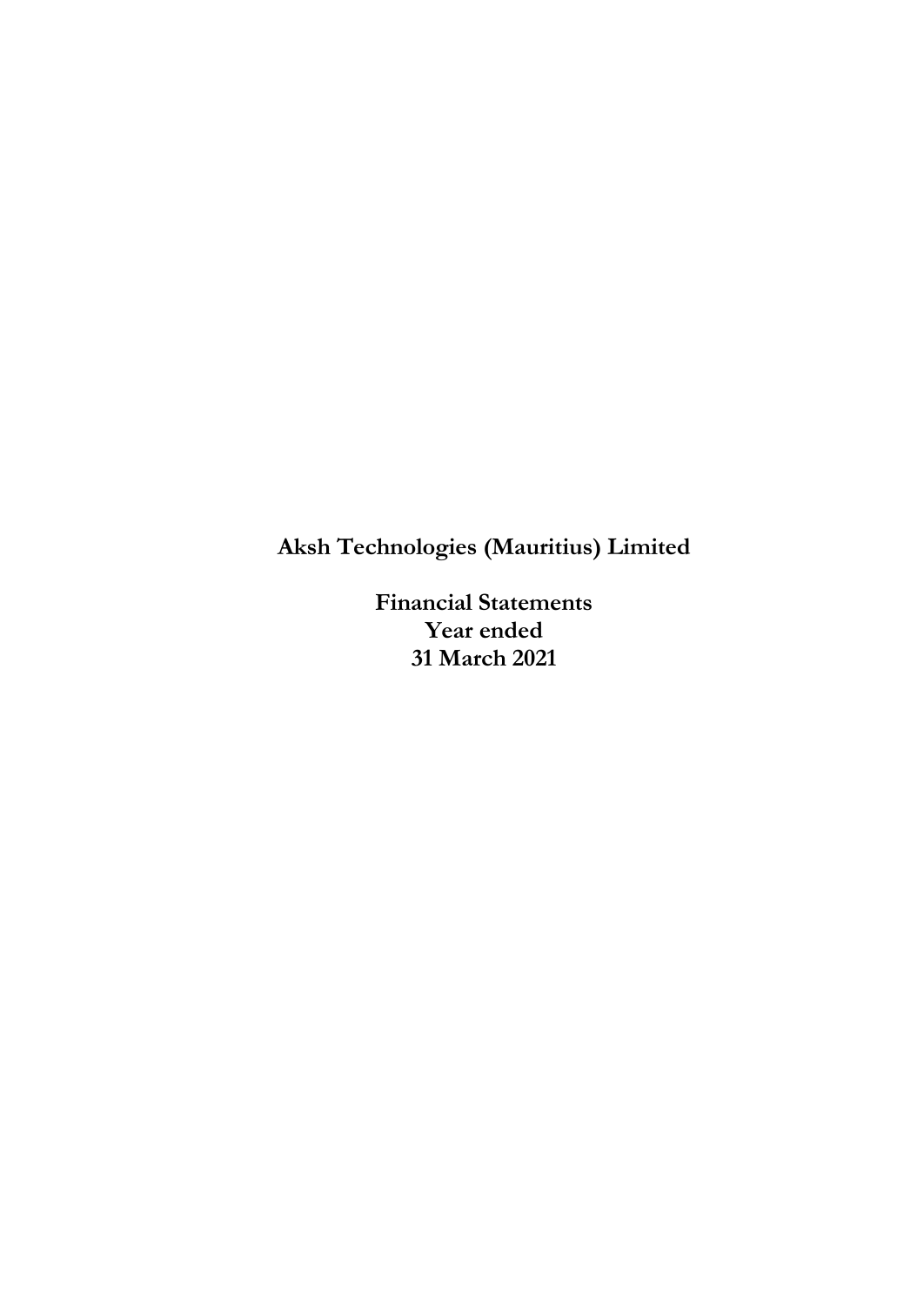| <b>Contents</b>                   | <b>Pages</b>   |
|-----------------------------------|----------------|
| Independent auditors' report      | $\overline{2}$ |
| Statement of financial position   | $\mathfrak{Z}$ |
| Statement of comprehensive income | $\overline{4}$ |
| Statement of changes in equity    | $\mathbf 5$    |
| Statement of cash flows           | 6              |
| Notes to the financial statements | $7 - 30$       |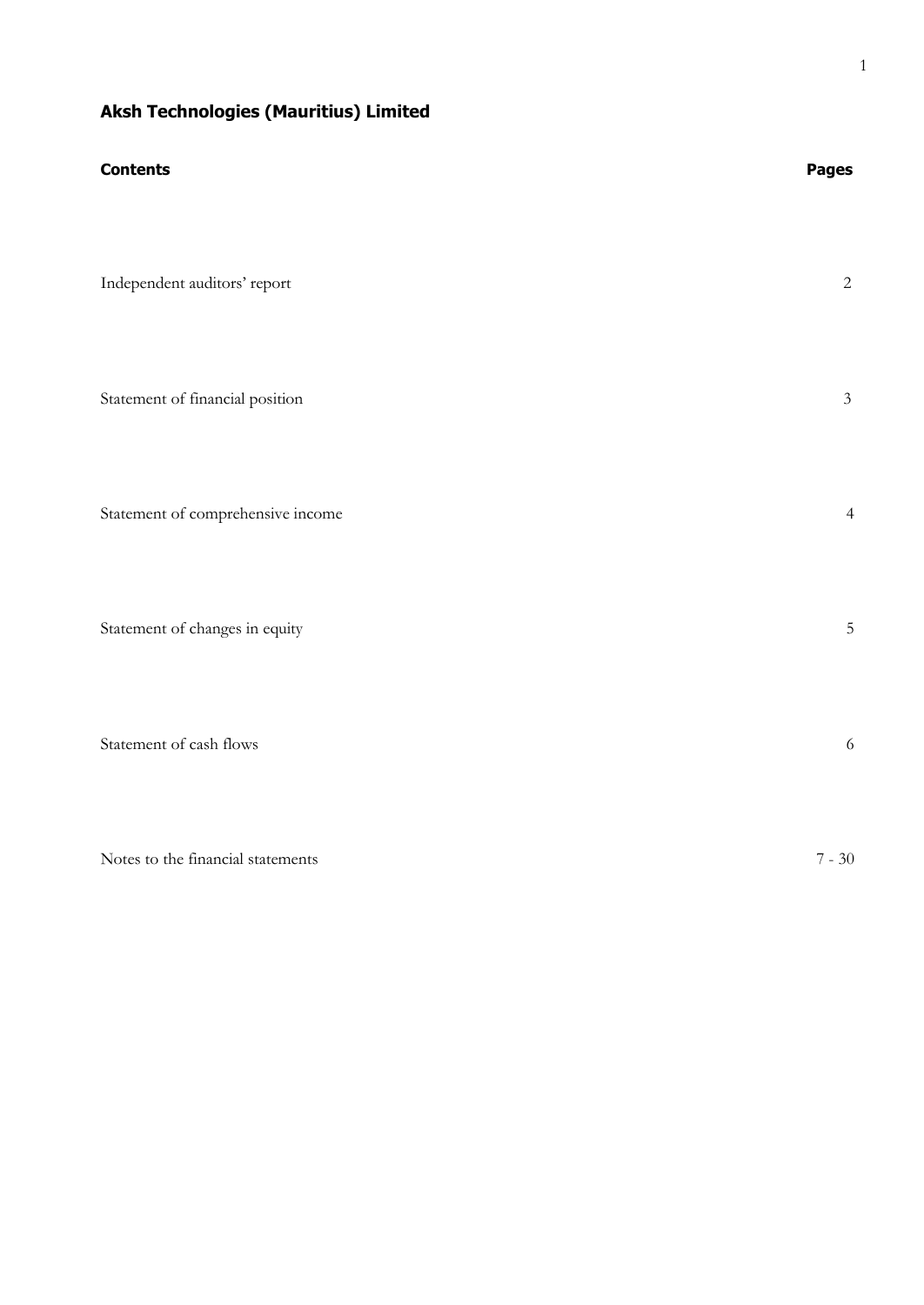

Financial statements for the year ended 31 March 2021

#### Auditors' report

We have audited the financial statements of Aksh Technologies (Mauritius) Limited, the "Company", for the year ended 31 March 2021.

#### Emphasis of matter

Without qualifying our opinion, we draw attention on the basis of preparation of the financial statements. The financial statements have been prepared on the going concern basis which assumes that the Company will continue in operational existence for the foreseeable future. The validity of this assumption depends on the continued financial support of the shareholder and the Company's financial capability to generate enough cash flows to meet its obligations and commitments as they fall due. The financial statements do not include any adjustments that may deem necessary if the going concern assumption is proved invalid.

In our opinion the financial statements give a true and fair view of the financial position of the Company at 31 March 2021 and of its financial performance for the year then ended in accordance with International Financial Reporting Standards and the requirements of the Mauritius Companies Act 2001.

#### Other matter

The financial statements of the Company for the year ended 31 March 2020 were audited by another auditor who expressed an unmodified opinion on those financial statements on 08 December 2020.

**MANNICK AND ASSOCIATES Public Accountants and Consultants** 

**SOORUJ MANNHCK, FCCA Licensed by FRC** 





Suite 705, 7th Floor, Richard House, Rémy Ollier Street, Port Louis, Mauritius - Indian Ocean Phone: (230) 216-1260/ (230) 770-2866, Fax: (230) 216-1261 BRN: F17000045 VAT31049703 E-mail: contact@mannickassociates.com

 $\overline{2}$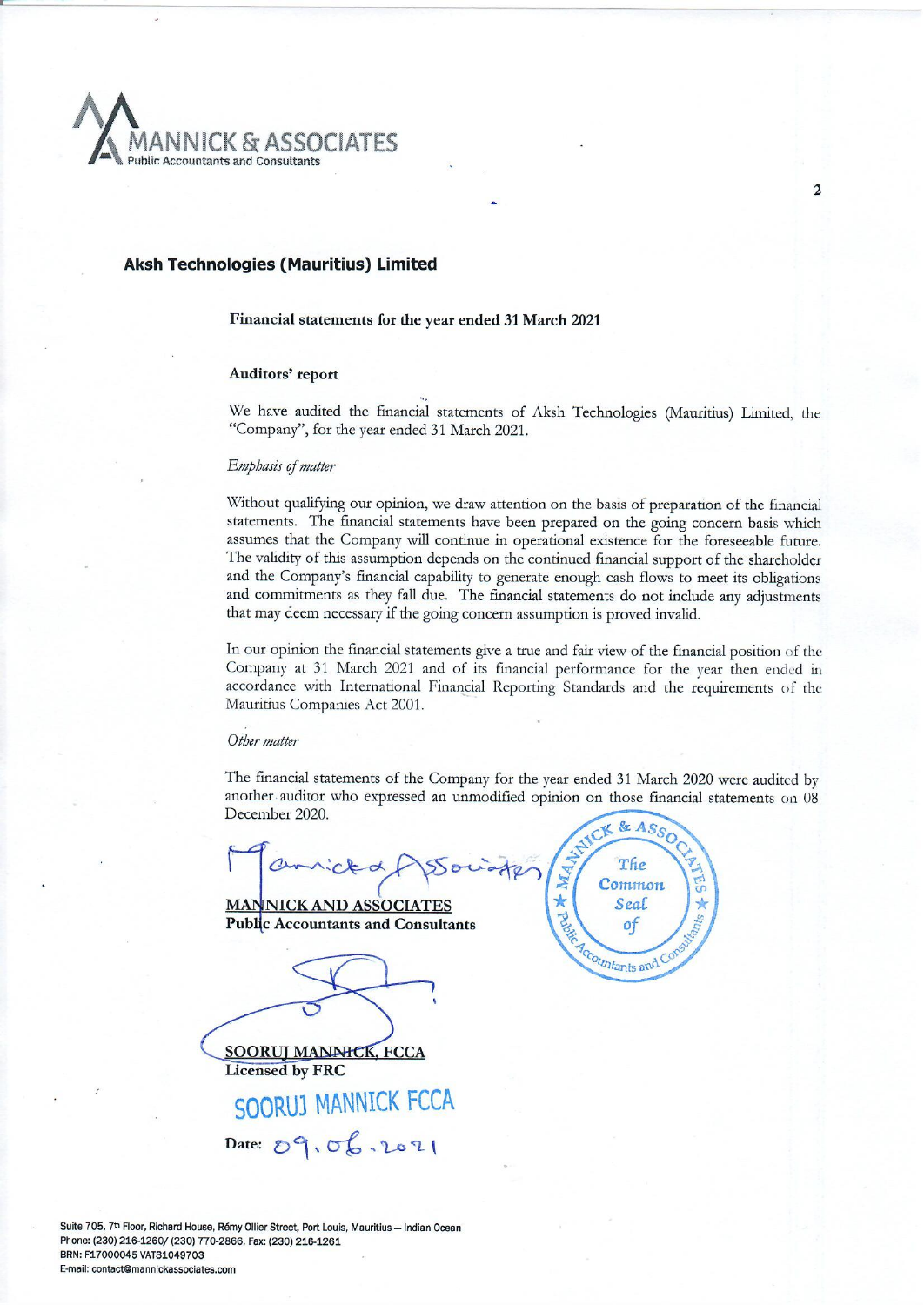# Statement of financial position as at 31 March

|                                     | <b>Notes</b> | 2021           | 2020         |
|-------------------------------------|--------------|----------------|--------------|
|                                     |              | <b>Rs</b>      | <b>Rs</b>    |
| <b>ASSETS</b>                       |              |                |              |
| <b>Non-current</b>                  |              |                |              |
| Plant and equipment                 | 9            | 14,820,778     | 21,344,450   |
| Deferred tax assets                 | 16           | 3,304,698      | 2,474,859    |
| <b>Non-current assets</b>           |              | 18,125,476     | 23,819,309   |
|                                     |              |                |              |
| <b>Current</b>                      |              |                |              |
| Inventories                         | 10           | 7,236,445      | 6,756,383    |
| Trade and other receivables         | 11           | 26,933,059     | 28,293,454   |
| Cash and cash equivalents           | 12           | 11,804         | 33,715       |
| <b>Current assets</b>               |              | 34,181,308     | 35,083,552   |
|                                     |              |                |              |
| <b>Total assets</b>                 |              | 52,306,784     | 58,902,861   |
|                                     |              |                |              |
| <b>EQUITY AND LIABILITIES</b>       |              |                |              |
| <b>EQUITY</b>                       |              |                |              |
| Stated capital                      | 13           | 50,000,000     | 50,000,000   |
| Accumulated losses                  |              | (21, 992, 525) | (16,098,166) |
| <b>Total equity</b>                 |              | 28,007,475     | 33,901,834   |
|                                     |              |                |              |
| <b>LIABILITIES</b>                  |              |                |              |
| <b>Non-current</b>                  |              |                |              |
| <b>Borrowings</b>                   | 14           | 5,109,052      | 8,256,670    |
|                                     |              |                |              |
| <b>Current</b>                      |              |                |              |
| Borrowings                          | 14           | 2,820,861      | 4,964,124    |
| Trade and other payables            | 15           | 16,369,396     | 11,780,233   |
| <b>Current liabilities</b>          |              | 19,190,257     | 16,744,357   |
|                                     |              |                |              |
| <b>Total liabilities</b>            |              | 24,299,309     | 25,001,027   |
|                                     |              |                |              |
| <b>Total equity and liabilities</b> |              | 52,306,784     | 58,902,861   |

Approved by the Board of Directors on \_\_\_\_\_\_\_\_\_\_\_\_\_\_\_\_\_\_\_\_\_\_\_\_ and signed on its behalf by: 9th June 2021

 $\mathbf{L}$  $\overline{\phantom{a}}$  ,  $\overline{\phantom{a}}$  ,  $\overline{\phantom{a}}$  ,  $\overline{\phantom{a}}$  ,  $\overline{\phantom{a}}$  ,  $\overline{\phantom{a}}$  ,  $\overline{\phantom{a}}$  ,  $\overline{\phantom{a}}$  ,  $\overline{\phantom{a}}$  ,  $\overline{\phantom{a}}$  ,  $\overline{\phantom{a}}$  ,  $\overline{\phantom{a}}$  ,  $\overline{\phantom{a}}$  ,  $\overline{\phantom{a}}$  ,  $\overline{\phantom{a}}$  ,  $\overline{\phantom{a}}$ 

**Director Director**

The notes on pages 7 to 30 form an integral part of these financial statements.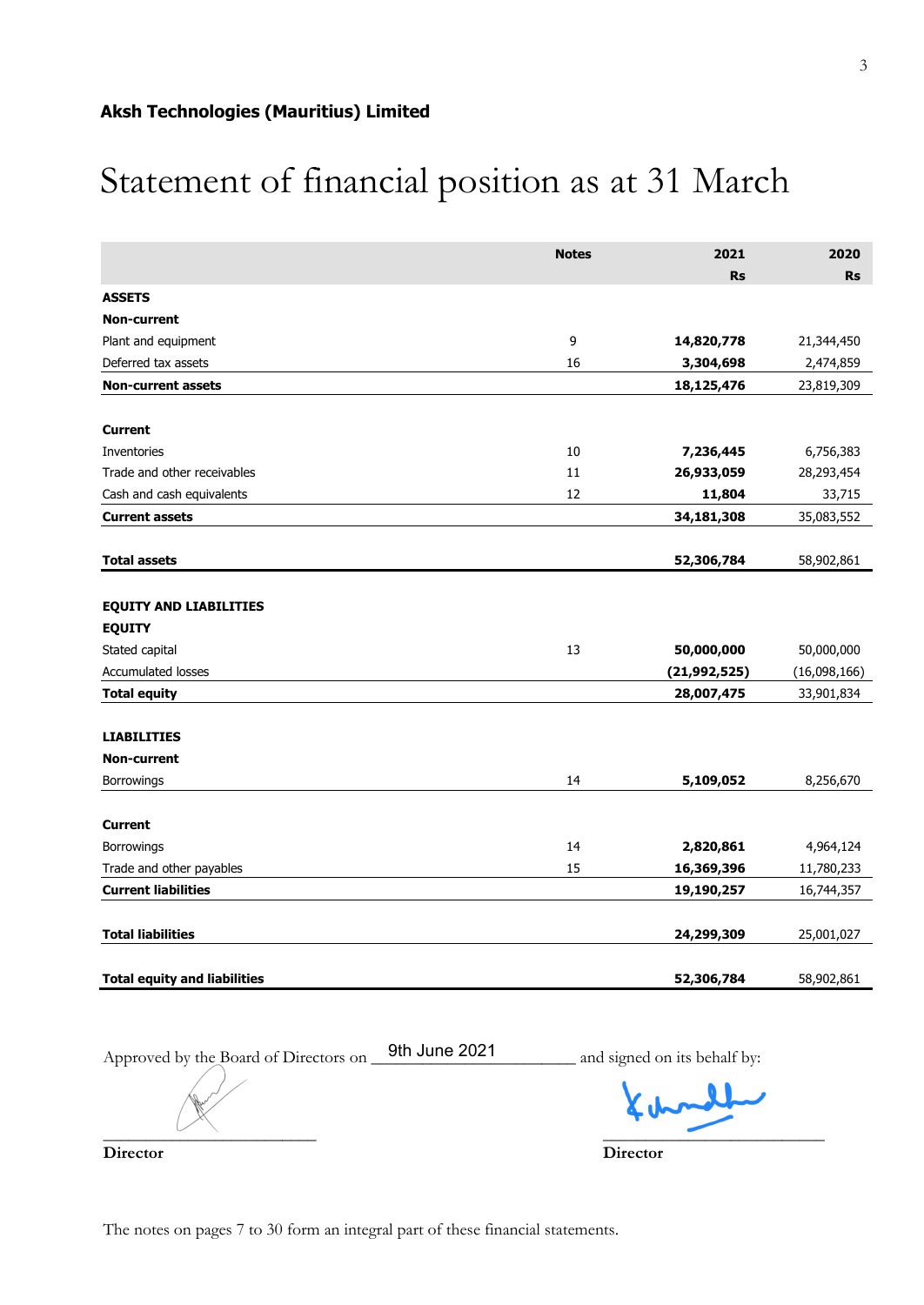## Statement of comprehensive income for the year ended 31 March

|                                                                    | <b>Notes</b> | 2021           | 2020          |
|--------------------------------------------------------------------|--------------|----------------|---------------|
|                                                                    |              | <b>Rs</b>      | <b>Rs</b>     |
| Revenue                                                            |              | 10,113,530     | 13,050,186    |
| Direct costs                                                       | 19           | (13, 109, 078) | (18,088,965)  |
| Gross profit/(loss)                                                |              | (2,995,548)    | (5,038,779)   |
| Administrative expenses                                            | 17           | (2,818,554)    | (2,674,506)   |
| <b>Operating loss</b>                                              |              | (5,814,102)    | (7, 713, 285) |
| Other income                                                       | 18           | 378,692        |               |
| Finance costs                                                      | 19           | (296,770)      | (218, 559)    |
| Foreign exchange losses                                            |              | (992, 018)     | (1, 143, 945) |
| Loss before tax                                                    |              | (6,724,198)    | (9,075,789)   |
| Tax credit                                                         | 16           | 829,839        | 1,215,579     |
| Loss for the year                                                  |              | (5,894,359)    | (7,860,210)   |
| Other comprehensive income:                                        |              |                |               |
| Items that will not be reclassified subsequently to profit or loss |              |                |               |
| Items that will be reclassified subsequently to profit or loss     |              |                |               |
| Other comprehensive income for the year, net of tax                |              |                |               |
| Total comprehensive income for the year                            |              | (5,894,359)    | (7,860,210)   |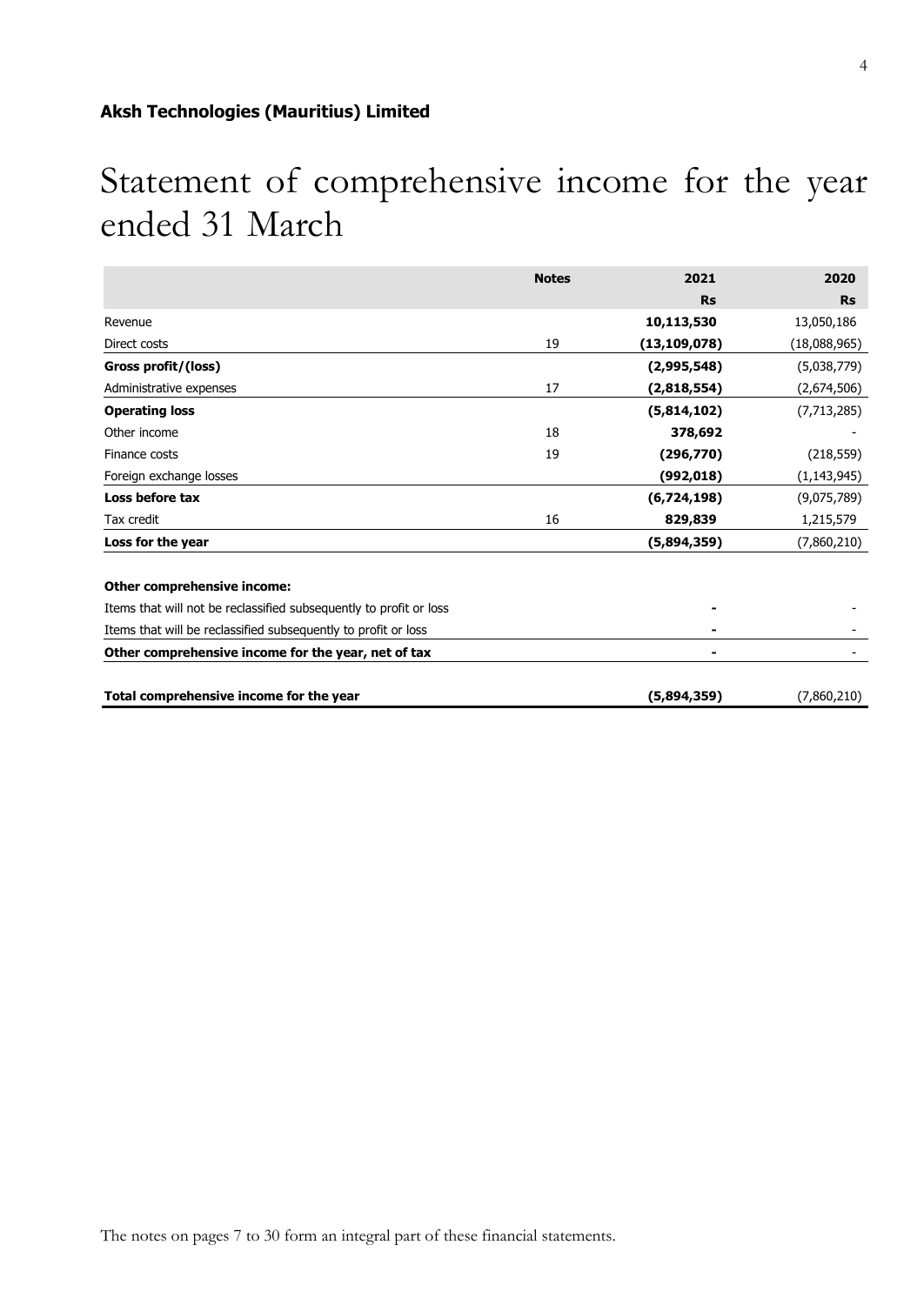## Statement of changes in equity for the year ended 31 March

|                                         | <b>Stated</b> | <b>Accumulated</b> |              |
|-----------------------------------------|---------------|--------------------|--------------|
|                                         |               |                    |              |
|                                         | capital       | losses             | <b>Total</b> |
|                                         | <b>Rs</b>     | <b>Rs</b>          | <b>Rs</b>    |
| At 01 April 2020                        | 50,000,000    | (16,098,166)       | 33,901,834   |
| Loss for the year                       |               | (5,894,359)        | (5,894,359)  |
| Other comprehensive income for the year |               |                    |              |
| Total comprehensive income for the year |               | (5,894,359)        | (5,894,359)  |
| At 31 March 2021                        | 50,000,000    | (21, 992, 525)     | 28,007,475   |
| <b>At 01 April 2019</b>                 | 50,000,000    | (8,237,956)        | 41,762,044   |
| Loss for the year                       |               | (7,860,210)        | (7,860,210)  |
| Other comprehensive income for the year |               |                    |              |
| Total comprehensive income for the year |               | (7,860,210)        | (7,860,210)  |
| At 31 March 2020                        | 50,000,000    | (16,098,166)       | 33,901,834   |

5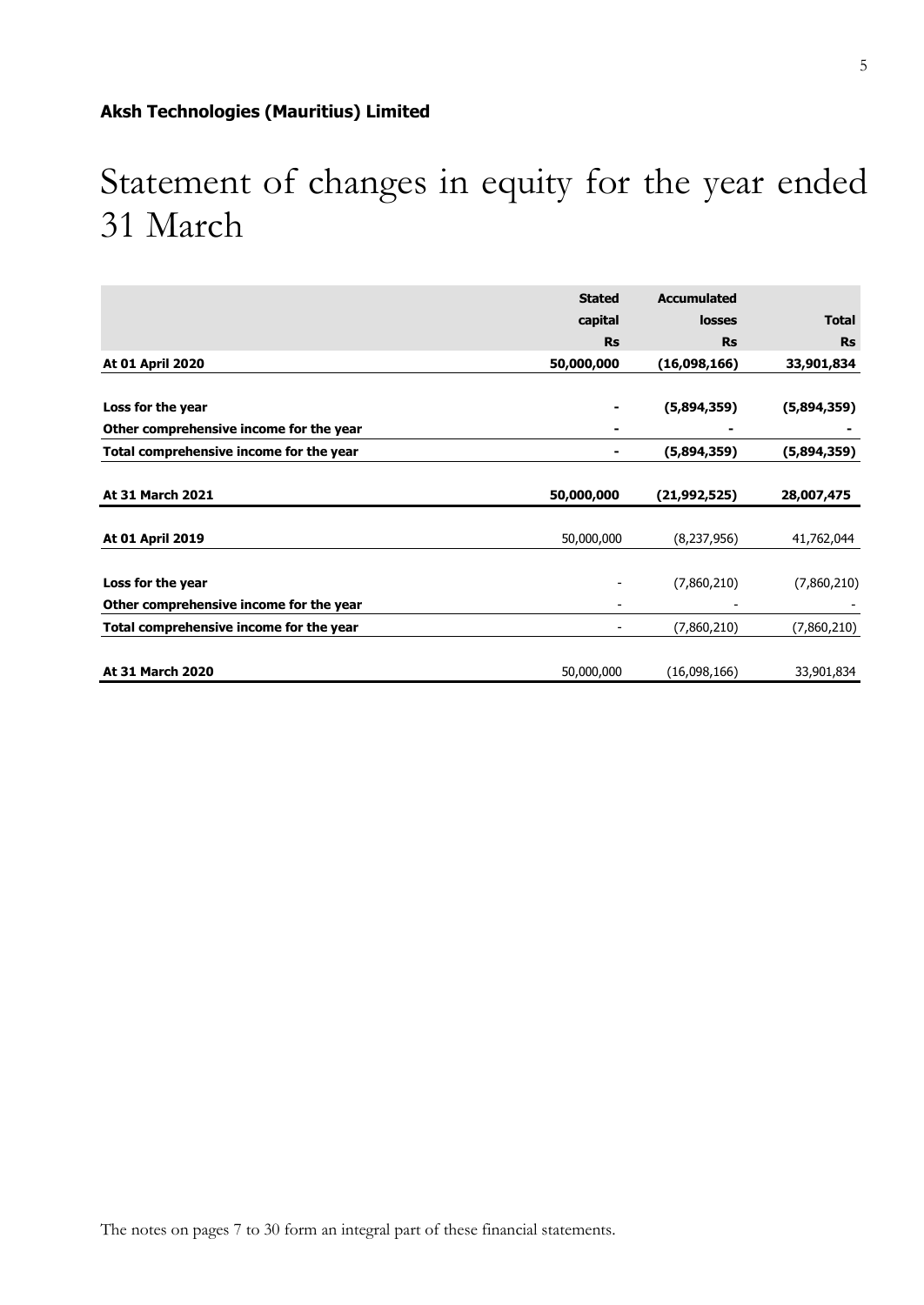## Statement of cash flows for the year ended 31 March

|                                                       | 2021        | 2020         |
|-------------------------------------------------------|-------------|--------------|
|                                                       | Rs          | <b>Rs</b>    |
| <b>Operating activities</b>                           |             |              |
| Loss before tax                                       | (6,724,198) | (9,075,789)  |
| Adjustment for:                                       |             |              |
| Depreciation                                          | 5,825,057   | 6,023,294    |
| Gain on remeasurement under IFRS 16                   | (378, 692)  |              |
| Foreign exchange loss                                 | 198,200     |              |
| Interest expense                                      | 279,035     | 197,424      |
| Employee retirement obligation                        | 106,167     |              |
| Expenses paid on behalf of a related party            |             | 1,557,180    |
| Total adjustments                                     | 6,029,767   | 7,777,901    |
|                                                       |             |              |
| Changes in working capiltal:<br>Change in inventories | (480, 062)  | 3,916,098    |
| Change in trade and other receivables                 | 1,360,395   | (3,665,199)  |
| Change in trade and other payables                    | 4,482,996   | 3,331,184    |
| Net changes in working capital                        | 5,363,329   |              |
|                                                       |             | 3,582,083    |
| Net cash from operating activities                    | 4,668,898   | 2,284,195    |
| <b>Investing activities</b>                           |             |              |
| Purchase of plant and equipment                       | (140, 359)  | (433,046)    |
| Net cash used in investing activities                 | (140, 359)  | (433,046)    |
|                                                       |             |              |
| <b>Financing activities</b>                           |             |              |
| Loans received                                        |             | 1,896,000    |
| Loans repaid                                          | (1,644,200) | (351, 573)   |
| Payment of right-of-use liabilities                   | (2,906,250) | (3,440,527)  |
| Net cash used in financing activities*                | (4,550,450) | (1,896,100)  |
| Net change in cash and cash equivalents               | (21, 911)   | (44, 951)    |
| Cash and cash equivalents at beginning of the year    | 33,715      | 78,666       |
| Cash and cash equivalents at end of the year          | 11,804      | 33,715       |
|                                                       |             |              |
| Cash and cash equivalents made up of:                 |             |              |
| Cash at bank (Note 12)                                | 11,804      | 33,715       |
| <b>Non-cash transactions</b>                          |             |              |
| Right-of-use assets                                   |             | 15,017,894   |
| Right-of-use liabilities recognised under IFRS 16     |             | (15,017,894) |

*\*For reconciliation of liabilities arising from the financing activities, refer to Note 21.*

The notes on pages 7 to 30 form an integral part of these financial statements.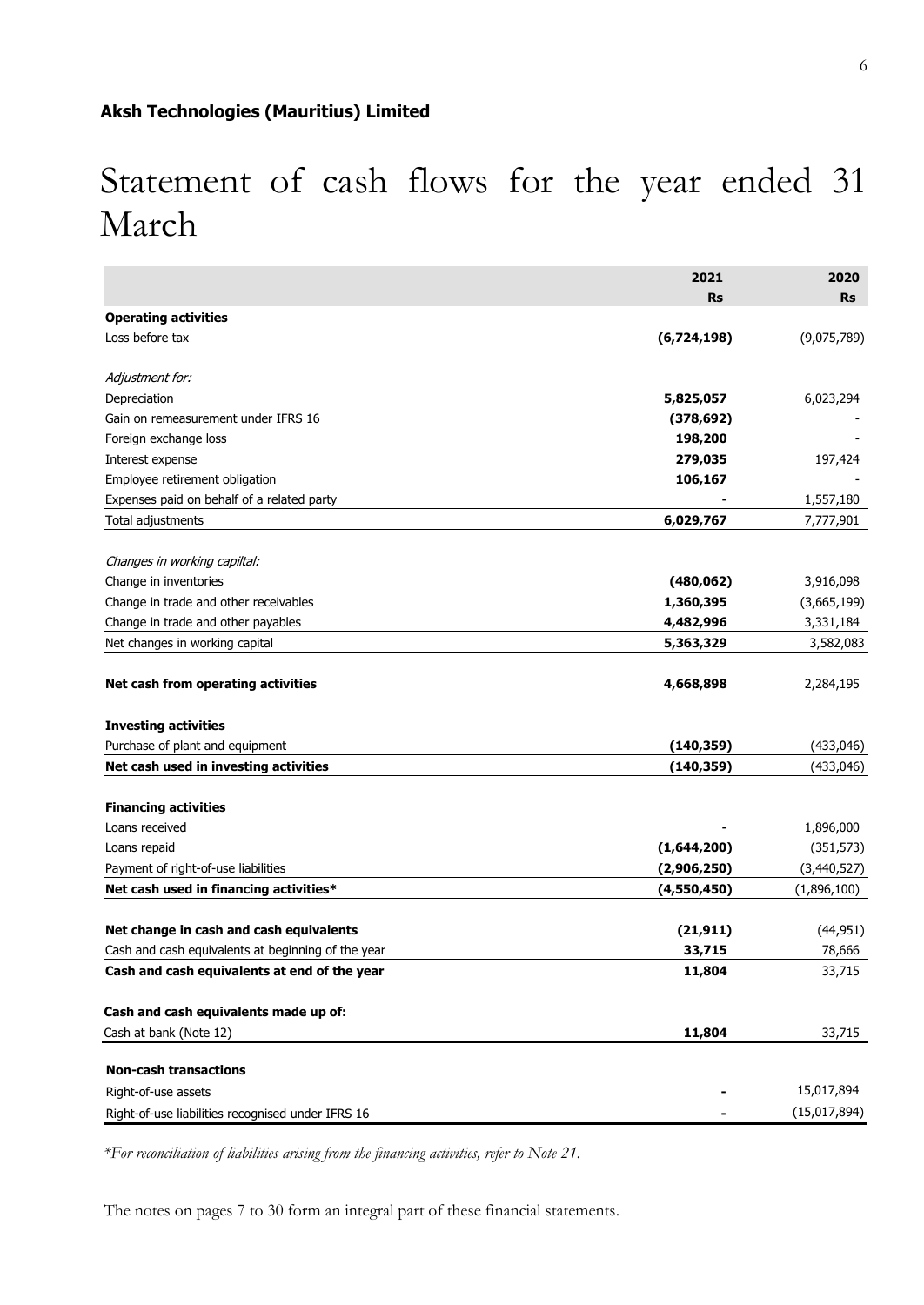### Notes to the financial statements

**For the year ended 31 March 2021**

### **1. General information and statement of compliance with IFRS**

Aksh Technologies (Mauritius) Limited, the "Company", was incorporated in the Republic of Mauritius on 05 October 2017 as a private company with liability limited by shares. The principal activity of the Company is to manufacture and sell fibre optic cables. The Company's registered office is C/o Anex Corporate Services Ltd, Ebene Tower, 52 Cybercity, Ebene 72201, Republic of Mauritius.

The financial statements of the Company have been prepared in accordance with International Financial Reporting Standards ("IFRS") as issued by the International Accounting Standards Board (IASB).

### **2. Application of new and revised IFRS**

### **2.1 New and revised standards that are effective for the year beginning on 01 April 2020**

In the current year, the following new and revised standards issued by the IASB became mandatory for the first time for the financial year beginning on 01 April 2020.

| Various                               | Amendments to References to the Conceptual Framework in IFRS Standards   |
|---------------------------------------|--------------------------------------------------------------------------|
| IFRS 3                                | Definition of a Business (Amendments to IFRS 3)                          |
| IAS 1 and IAS 8<br>IFRS 9, IAS 39 and | Definition of Material (Amendments to IAS 1 and IAS 8)                   |
| IFRS 7                                | Interest Rate Benchmark Reform (Amendments to IFRS 9, IAS 39 and IFRS 7) |

Management has assessed the impact of these new and revised standards and concluded that none have an impact on these financial statements.

### **2.2 Standards, amendments to existing standards and interpretations that are not yet effective and have not been adopted early by the Company**

At the date of authorisation of these financial statements, certain new standards and amendments to existing standards have been published but are not yet effective, and have not been adopted early by the Company.

Management anticipates that all of the relevant pronouncements, as applicable to the Company's activity, will be adopted in the Company's accounting policies for the first year beginning after the effective date of the pronouncements. Information on new standards and amendments to existing standards is provided below.

| <b>IFRS 16</b>       | COVID-19 Related Rent Concessions (Amendment to IFRS 16)                      |
|----------------------|-------------------------------------------------------------------------------|
| Various              | Interest Rate Benchmark Reform Phase 2 (Amendments to IFRS 9, IAS 39, IFRS 7, |
|                      | IFRS 4 and IFRS 16)                                                           |
| IFRS 3               | References to the Conceptual Framework (Amendments to IFRS 3)                 |
| <b>IAS 16</b>        | Proceeds before intended use (Amendments to IAS 16)                           |
| IAS 37               | Onerous Contract – Cost of Fulfilling a Contract (Amendments to IAS 37)       |
| IFRS 1, IFRS 9, IFRS |                                                                               |
| 16 and IAS 41        | Annual improvements to IFRS Standards 2019-2020 Cycle (Amendments to IFRS 1,  |
|                      | IFRS 9, IFRS 16, IAS 41)                                                      |
| IFRS 17              | <b>Insurance Contracts</b>                                                    |
| IFRS 4               | Extension of the Temporary Exemption from Applying IFRS 9 (Amendments to      |
|                      | IFRS 4)                                                                       |
| IAS <sub>1</sub>     | Classification of Liabilities as Current or Non-current (Amendments to IAS 1) |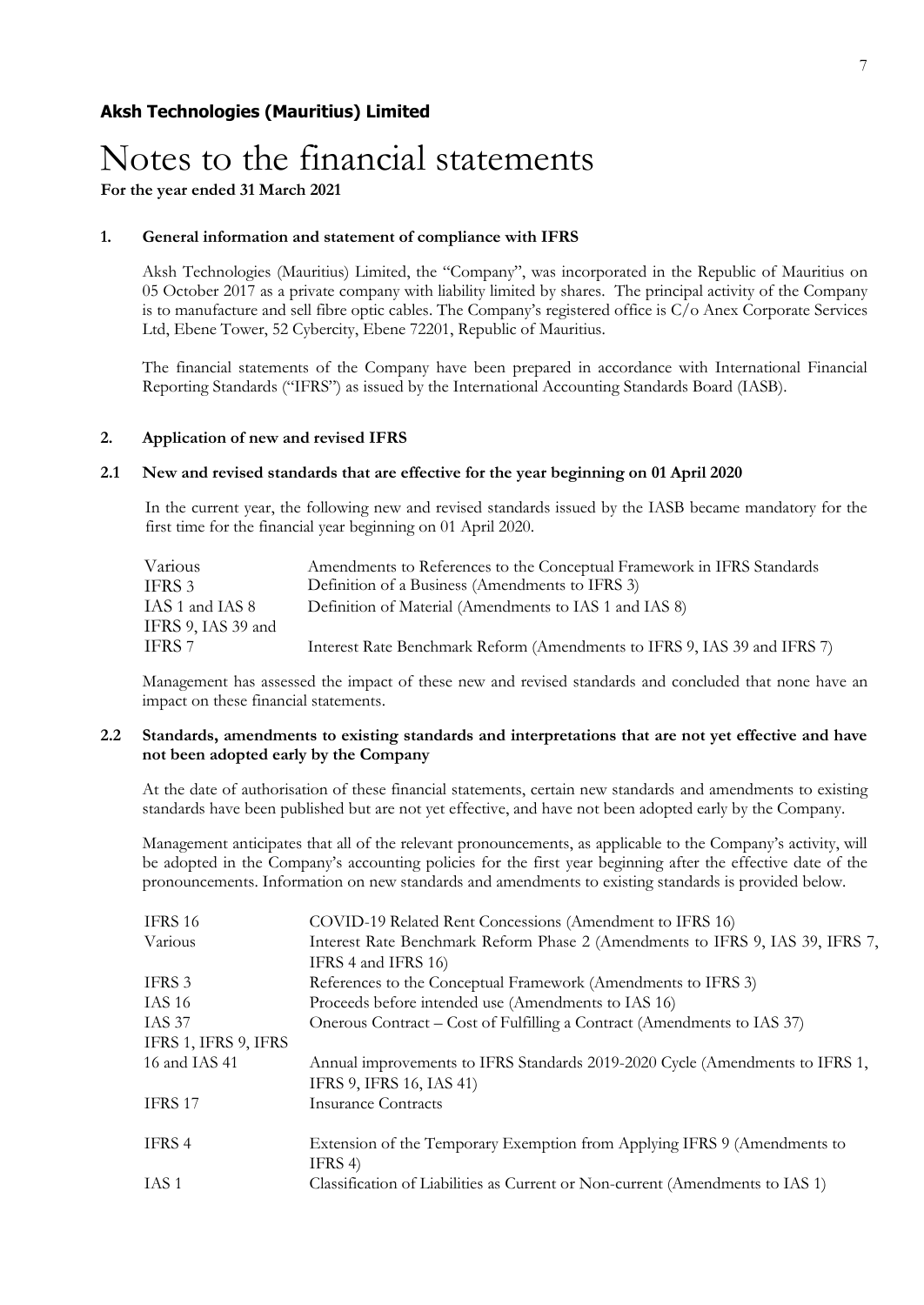**2. Application of new and revised IFRS (Contd)**

**2.2 Standards, amendments to existing standards and interpretations that are not yet effective and have not been adopted early by the Company (Contd)**

Management has yet to assess the impact of the above standards and amendments on the Company's financial statements.

### **3. Summary of accounting policies**

### **3.1 Overall considerations**

The financial statements have been prepared using the significant accounting policies and measurement bases summarised below.

### **3.2 Plant and equipment**

All plant and equipment are initially recorded at cost less accumulated depreciation.

Depreciation is calculated on the straight line method to write down the cost of the assets to their residual values over their estimated useful lives as follows:

| Machinery             | $20\%$      |
|-----------------------|-------------|
| Factory equipment     | $10 - 20\%$ |
| Machinery spare parts | $10 - 20\%$ |
| Computer equipment    | $10 - 33\%$ |
| Other assets          | $20\%$      |
| Right-of-use assets   | $22\%$      |

Where the carrying amount of an asset is greater than its estimated recoverable amount, it is written down immediately to its recoverable amount.

Gains and losses on disposal of plant and equipment are determined by reference to their carrying amount and are taken into account in determining operating profit. Repairs and maintenance are expensed in the year in which they are incurred.

### **3.3 Inventories**

Inventories are stated at the lower of cost and net realisable value. Cost is determined by the weighted average cost method. Net realisable value is the estimate of the selling price in the ordinary course of business, less the costs of completion and selling expenses. The Company has an inventory management in place overseeing and controlling the inventory movement and also the storage of its products. Where necessary, provision is made for obsolete and slow moving inventories.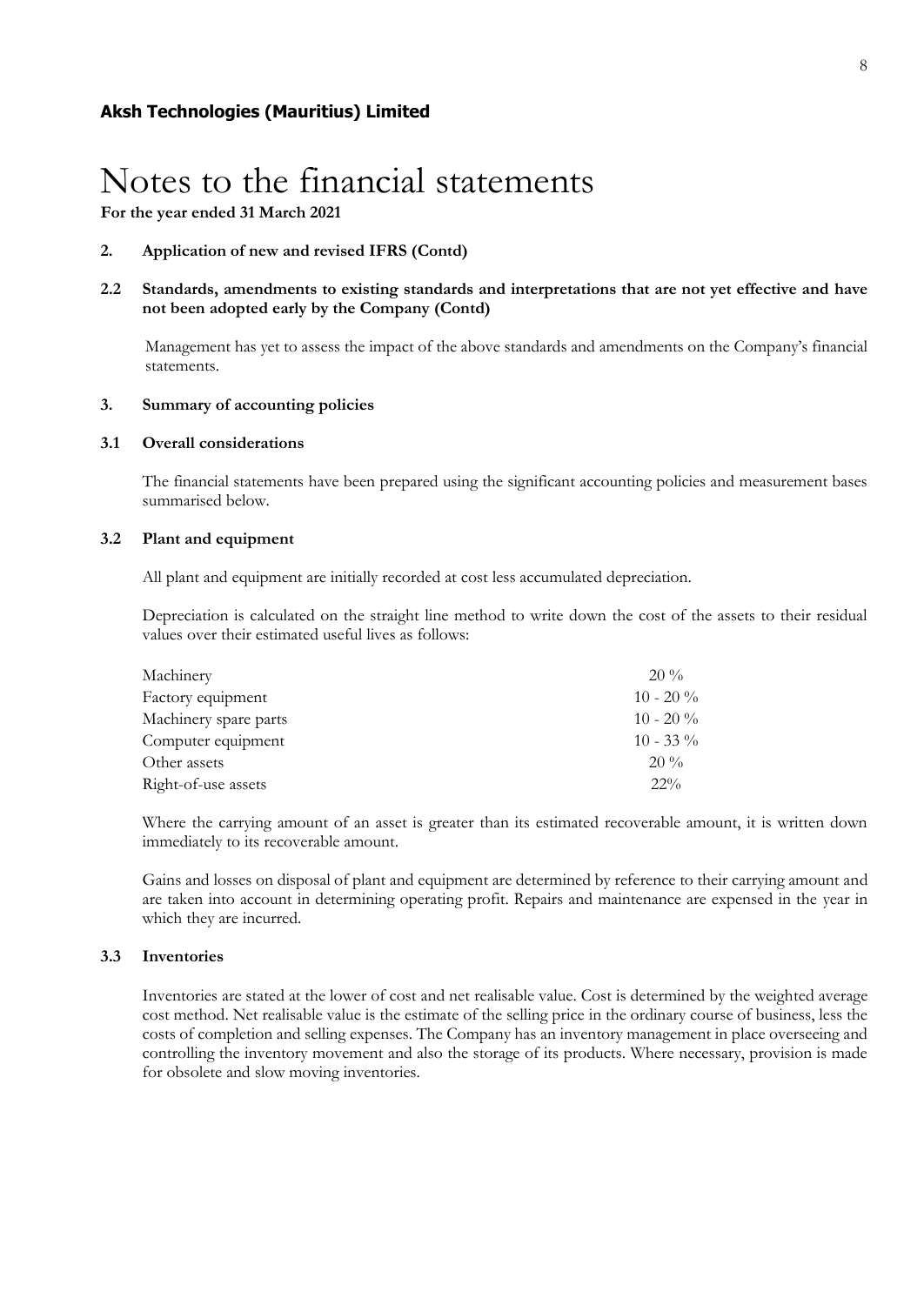### **3. Summary of accounting policies (Contd)**

### **3.4 Financial instruments**

### **Recognition and derecognition**

Financial assets and financial liabilities are recognised when the Company becomes a party to the contractual provisions of the financial instrument.

Financial assets are derecognised when the contractual rights to the cash flows from the financial asset expire, or when the financial asset and all substantial risks and rewards are transferred. A financial liability is derecognised when it is extinguished, discharged, cancelled or expires.

### **Classification and initial measurement of financial assets**

Except for those receivables that do not contain a significant financing component and are measured at the transaction price in accordance with IFRS 15, all financial assets are initially measured at fair value adjusted for transaction costs, where appropriate.

Financial assets, other than those designated and effective as hedging instruments, are classified into the following categories:

- amortised cost
- fair value through profit and loss ("FVTPL")
- fair value through other comprehensive income ("FVTOCI")

In the current year, the Company does not have any financial assets categorised as FVTPL and FVTOCI.

The classification is determined by both:

- the Company's business model for managing the financial asset; and
- the contractual cash flow characteristics of the financial asset.

All income and expenses relating to financial assets that are recognised in profit or loss are presented within finance income, finance cost or other financial items, except for impairment of receivables which is presented within administrative expenses.

### *Financial assets at amortised cost*

Financial assets are measured at amortised cost if the assets meet the following conditions (and are not designated as FVTPL):

- they are held within a business model whose objective is to hold the financial assets and collect their contractual cash flows; and
- the contractual terms of the financial assets give rise to cash flows that are solely payments of principal and interest on the principal amount outstanding.

After initial recognition, these are measured at amortised cost using the effective interest method. Discounting is omitted where the effect of discounting is immaterial. The Company's cash and cash equivalents and most of its receivables fall into this category of financial instruments.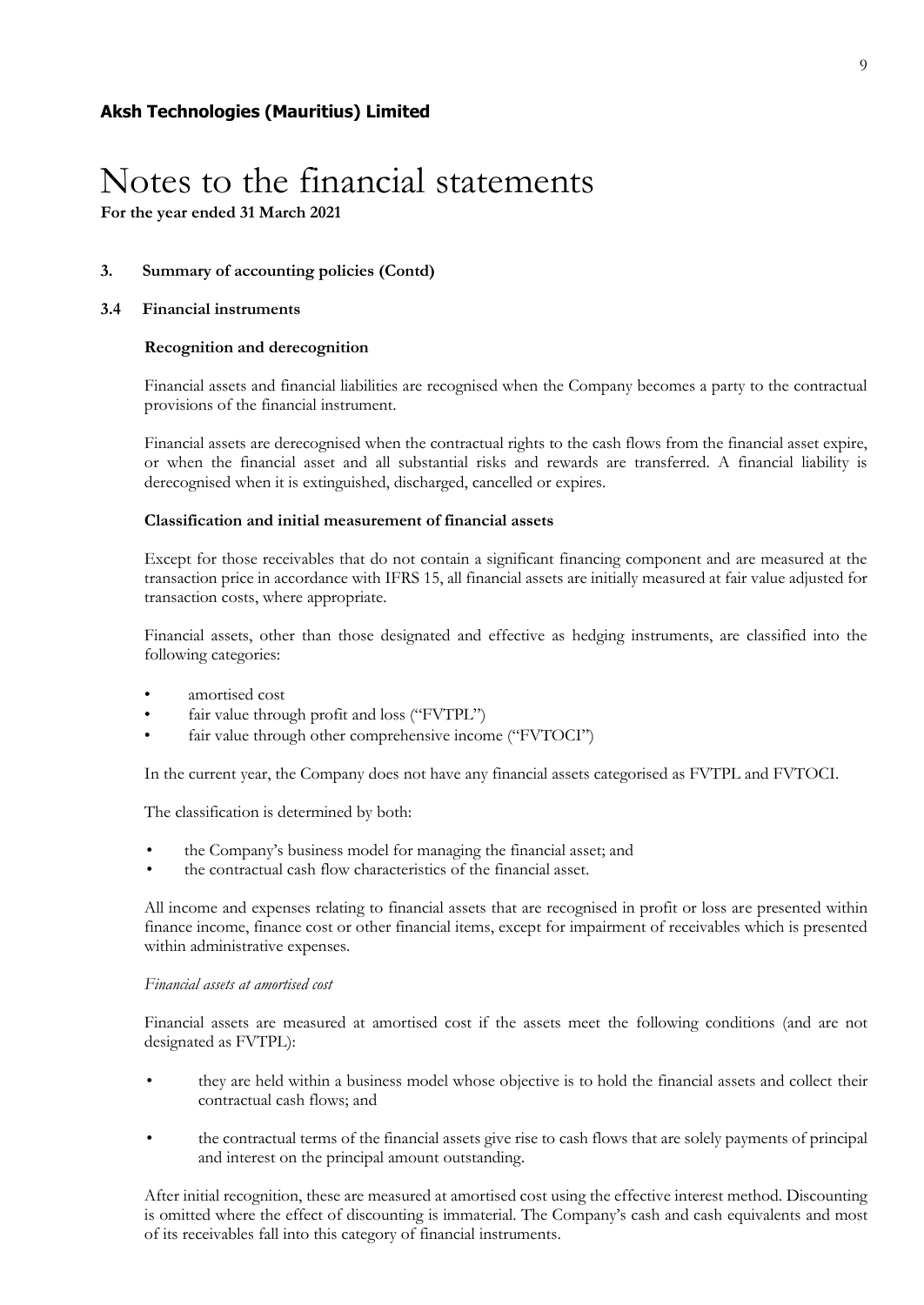**3. Summary of accounting policies (Contd)**

### **3.4 Financial instruments (Contd)**

### **Impairment of financial assets (Contd)**

IFRS 9's impairment requirements use more forward-looking information to recognise expected credit losses – the 'expected credit loss ("ECL") model'. Instruments within the scope of these requirements include mainly receivables.

Recognition of credit losses is no longer dependent on the Company first identifying a credit loss event. Instead the Company considers a broader range of information when assessing credit risk and measuring expected credit losses, including past events, current conditions, reasonable and supportable forecasts that affect the expected collectability of the future cash flows of the instrument.

The Company makes use of a simplified approach in accounting for receivables and records the loss allowance as lifetime expected credit losses. These are the expected shortfalls in contractual cashflows, considering the potential for default at any point during the life of the financial instrument. In calculating, the Company uses its external indicators and forward-looking information to calculate the expected credit losses. No expected credit losses have been recognised in this year's financial statements.

The Company writes off a financial asset when there is information indicating that the debtor is in severe difficulty and there is no realistic prospect of recovery. Receivables or other financial assets written off are still subject to recovery procedures based on legal advices.

### **Classification and measurement of financial liabilities**

The Company's financial liabilities include trade and other payables and borrowings.

Financial liabilities are initially measured at fair value, and, where applicable, adjusted for transaction costs unless the Company designated a financial liability at fair value through profit or loss.

### **Subsequent measurement of financial liabilities**

Subsequently, financial liabilities are measured at amortised cost using the effective interest method.

All interest-related charges and, if applicable, changes in an instrument's fair value that are reported in profit or loss are included within finance costs.

### **Offsetting financial instruments**

Financial assets and liabilities are offset and the net amount reported in the statement of financial position when there is a legally enforceable right to offset the recognised amounts and there is an intention to settle on a net basis or realise the asset and settle the liability simultaneously.

### **3.5 Foreign currency**

### **Functional and presentation currency**

The financial statements are presented in Mauritian Rupee ("MUR" or "Rs"), which is also the functional currency of the Company.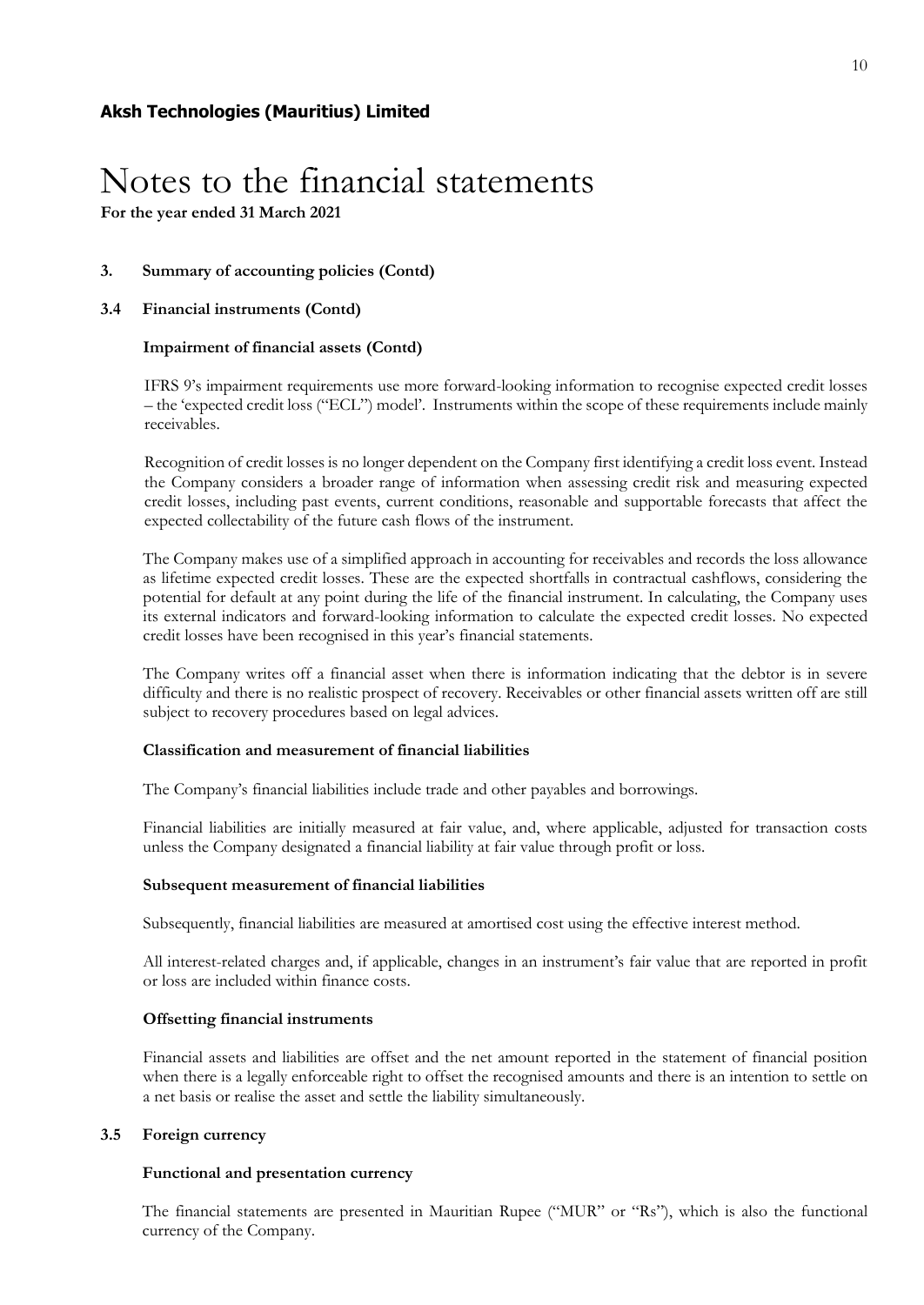**For the year ended 31 March 2021**

### **3. Summary of accounting policies (Contd)**

### **3.5 Foreign currency (Contd)**

### **Foreign currency transactions and balances**

Foreign currency transactions are translated into the functional currency, using the exchange rates prevailing at the dates of the transactions (spot exchange rate). Foreign exchange gains and losses resulting from the settlement of such transactions and from the re-measurement of monetary items denominated in foreign currency at year-end exchange rates are recognised in the statement of comprehensive income.

Non-monetary items are not retranslated at year-end and are measured at historical cost (translated using the exchange rates at the transaction date), except for non-monetary items measured at fair value which are translated using the exchange rates at the date when fair value was determined.

### **3.6 Cash and cash equivalents**

Cash and cash equivalents comprise cash at bank, together with other short-term, highly liquid investments maturing within 90 days from date of acquisition, that are readily convertible into known amounts of cash and which are subject to an insignificant risk of changes in value.

### **3.7 Trade receivables**

Trade receivables are in respect of products sold in the ordinary course of business and are classified as current assets if settlement is expected within one year.

Trade receivables are recognised initially at fair value and subsequently measured at amortised cost using the effective interest method, less provision for impairment. Discounting is omitted where the effect of discounting is immaterial.

### **3.8 Trade payables**

Trade payables are in respect of services and products acquired in the ordinary course of business and are classified as current liabilities if payment is due within one year.

Trade payables are recognised initially at fair value and subsequently measured at amortised cost using the effective interest method. Discounting is omitted where the effect of discounting is immaterial.

### **3.9 Equity**

Stated capital is determined using the nominal value of shares that have been issued.

Accumulated losses include the current and prior years' results as disclosed in the statement of comprehensive income.

### **3.10 Income taxes**

Tax expense recognised in profit or loss comprises the sum of deferred tax, and current tax not recognised in other comprehensive income or directly in equity.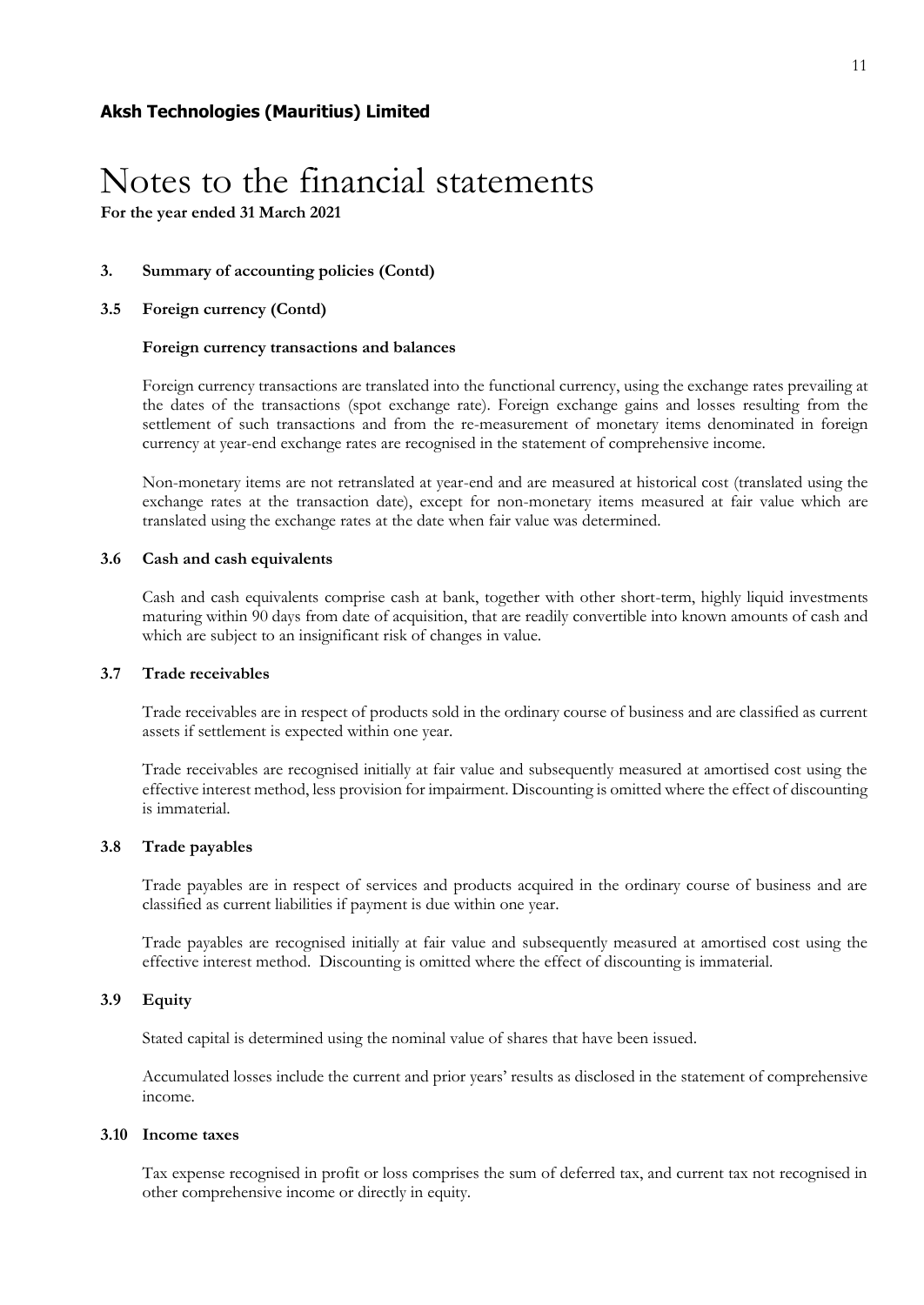**For the year ended 31 March 2021**

### **3. Summary of accounting policies (Contd)**

### **3.10 Income taxes (Contd)**

Current income tax assets and/or liabilities comprise those obligations to, or claims from, fiscal authorities relating to the current or prior reporting years, that are unpaid at the reporting date. Current tax is payable on taxable profit, which differs from profit or loss in the financial statements. Calculation of current tax is based on tax rates and tax laws that have been enacted or substantively enacted by the end of the reporting year.

Deferred income taxes are calculated using the liability method on temporary differences between the carrying amounts of assets and liabilities and their tax bases. Deferred tax assets are recognised to the extent that it is probable that the underlying tax loss or deductible temporary difference will be utilised against future taxable income. This is assessed based on the Company's forecast of future operation results, adjusted for significant non-taxable income and expenses and specific limits on the use of any unused tax loss or credit.

Deffered tax liabilities are generally recognised in full.

The Company is subject to CSR and the contribution is at a rate of 2% on chargeable income of the preceding financial year.

Effective 01 January 2019, the contribution to the Mauritius Revenue Authority must be at least 75% or reduced up to 50% if prior written approval of the National CSR Foundation is obtained.

No CSR has been recognised during the year.

### **3.11 Revenue recognition**

Revenue arises mainly from the sale of fibre optic cables.

To determine whether to recognise revenue, the Company ensures that the following 5 conditions are satisfied:

- 1. Identifying the contract with a customer.
- 2. Identifying the performance obligations.
- 3. Determining the transaction price.
- 4. Allocating the transaction price to the performance obligations.
- 5. Recognising revenue when/as performance obligation(s) are satisfied.

Revenue is recognised at a point in time, when the Company satisfies performance obligations by transferring the promised goods to its customers. Revenue is measured at the fair value of the consideration received or receivable, net of trade discounts and volume debates, and value added tax.

Interest income is recognised on an accrual basis using the effective interest rate method.

### **3.12 Expense recognition**

All expenses are accounted for on an accrual basis.

### **3.13 Post-employment benefits and short-term employee benefits**

Employment related statutory comtributions are expensed to the statement of comprehensive income in the period in which they fall due.

The Company also made a monthly provision for Portable Retirement Gratuity Fund (PRGF) at the rate of 4.5% on the basic salary.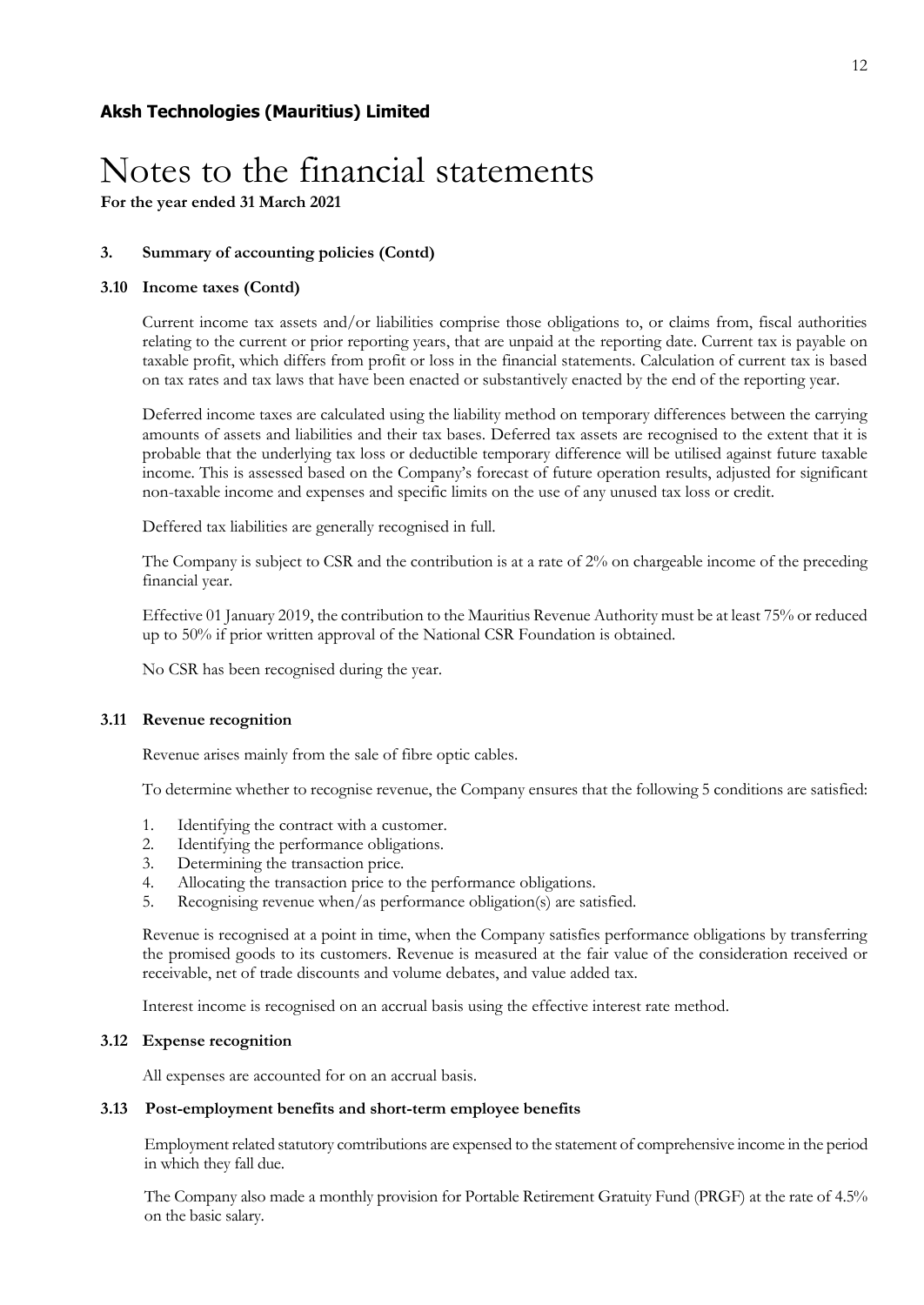**For the year ended 31 March 2021**

### **3. Summary of accounting policies (Contd)**

### **3.14 Related parties**

A related party is a person or company where that person or company has control or joint control of the reporting company; has significant influence over the reporting company; or is a member of the key management personnel of the reporting company or of a parent of the reporting company.

### **3.15 Leases**

### **The Company as a lessee**

The Company makes the use of leasing arrangements principally for the provision of the factory and warehouse and related facilities. The rental contract is for two years and renewal for a further 2 years period. The Company assesses whether a contract is or contains a lease at inception of the contract. A lease conveys the right to direct the use and obtain substantially all of the economic benefits of an identified asset for a period of time in exchange for consideration.

### **Measurement and recognition of leases as a lessee**

At the date of commencement of the lease, the Company recognises a right-of-use ("ROU") asset and a corresponding lease liability (right-of-use liability) for all lease arrangements under which it is a lessee, except for short-term leases and low value leases.

ROU assets represent the Company's right to use an underlying asset for the lease term and lease liabilities represent the Company's obligation to make lease payments arising from the leases. For short-term and low value leases, the Company recognises the lease payments as an expense on a straight-line basis over the term of the lease.

The lease arrangements include options to extend or terminate the lease before the end of the lease term. ROU assets and lease liabilities include these options when it is reasonably certain that they will be exercised.

The ROU assets are initially recognised at cost, which comprises the initial amount of the lease liability adjusted for any lease payments made at or prior to the commencement date of the lease plus any initial direct costs less any lease incentives. They are subsequently measured at cost less accumulated depreciation and impairment losses.

ROU assets are depreciated from the date of commencement of the lease on a straight-line basis over the shorter of the lease term and the useful life of the underlying asset.

The lease liability is initially measured at amortised cost at the present value of the future lease payments. For leases under which the rate implicit in the lease is not readily determinable, the Company uses its incremental borrowing rate based on the information available at the date of commencement of the lease in determining the present value of lease payments. Lease liabilities are remeasured with a corresponding adjustment to the related ROU asset if the Company changes its assessment as to whether it will exercise an extension or a termination option.

Under IFRS 16, right-of-use assets are tested for impairment in accordance with IAS 36.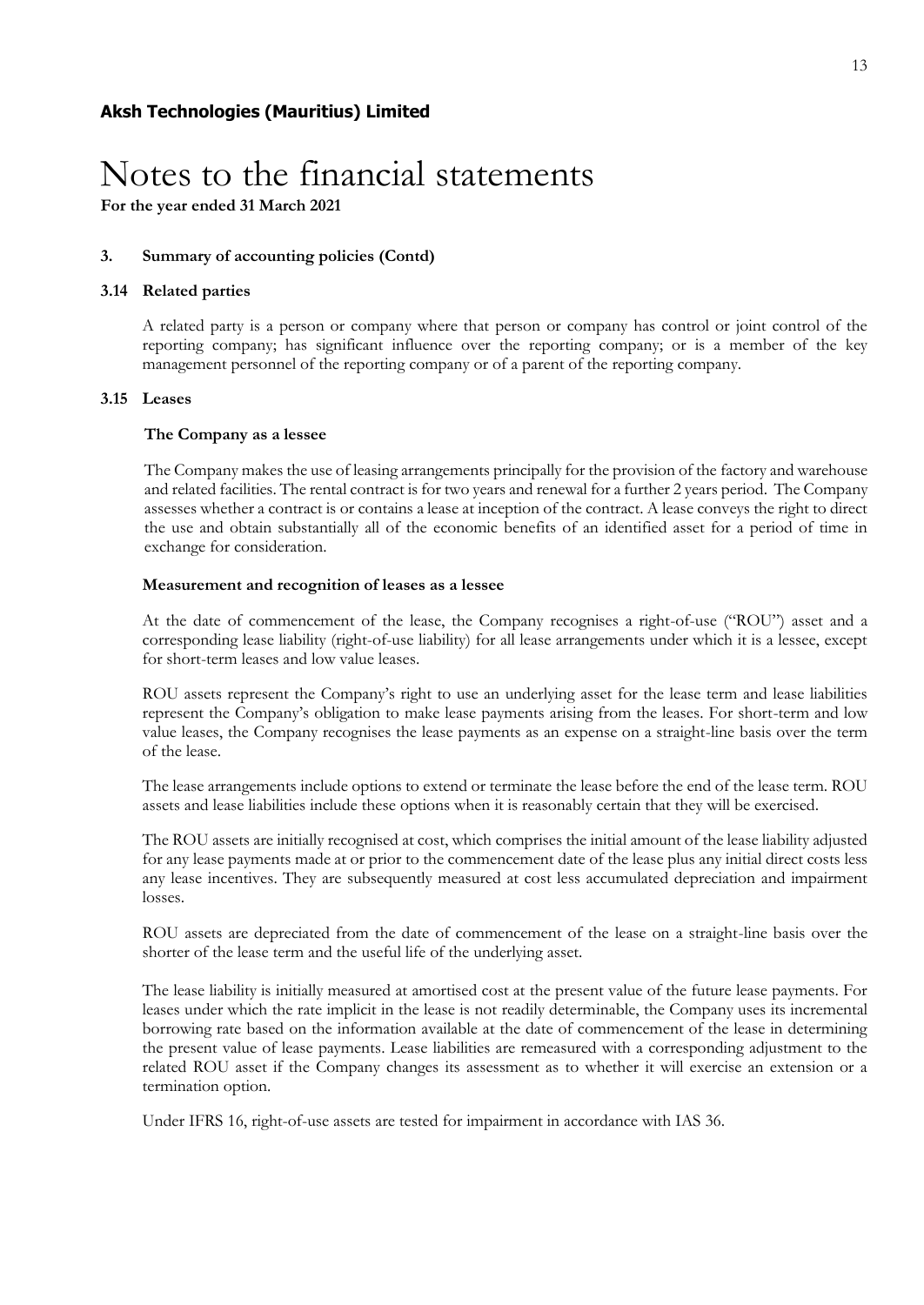**For the year ended 31 March 2021**

### **3. Summary of accounting policies (Contd)**

### **3.15 Leases (Contd)**

### **Operating leases**

All other leases are treated as operating leases. Where the Company is a lessee, payments on operating lease agreements are recognised as an expense on a straight-line basis over the lease term. Associated costs, such as maintenance and insurance, are expensed as incurred.

### **3.16 Provisions**

Provisions are recognised when the Company has a present legal or constructive obligation as a result of past events, it is probable that an outflow of resources embodying economic benefits will be required to settle the obligation and a reliable estimate of the amount of the obligation can be made. At the time of the effective payment, the provision is deducted from the corresponding expenses.

All known risks at reporting date are reviewed in detail and a provision is made where necessary.

### **3.17 Impairment of assets**

At each reporting date, the Company reviews the carrying amounts of its assets to determine whether there is any indication that those assets have suffered an impairment loss. When an indication of impairment loss exists, the carrying amount of the asset is assessed and written down to its recoverable amount.

### **3.18 Comparatives**

Where necessary, comparative figures have been adjusted to conform to changes in presentation in the current year.

### **4. Significant managements judgement in applying accounting policies and estimation uncertainty**

When preparing the financial statements, management undertakes a number of judgements, estimates and assumptions about the recognition and measurement of assets, liabilities, income and expenses.

### **Significant management judgement**

Significant management judgements in applying the accounting policies of the Company that have the most significant effect on the financial statements are set out below.

### *Determination of functional currency*

The determination of the functional currency of the Company is critical since recording of transactions and exchange differences arising therefrom are dependent on the functional currency selected. Management has considered those factors and has determined that the functional currency of the Company is the Mauritian rupee ("MUR" or "Rs").

### *Deferred tax assets*

The extent to which the deferred tax asset can be recognised is based on assessement of the probability of the Company's future taxable income against which the deferred tax asset can be utilised.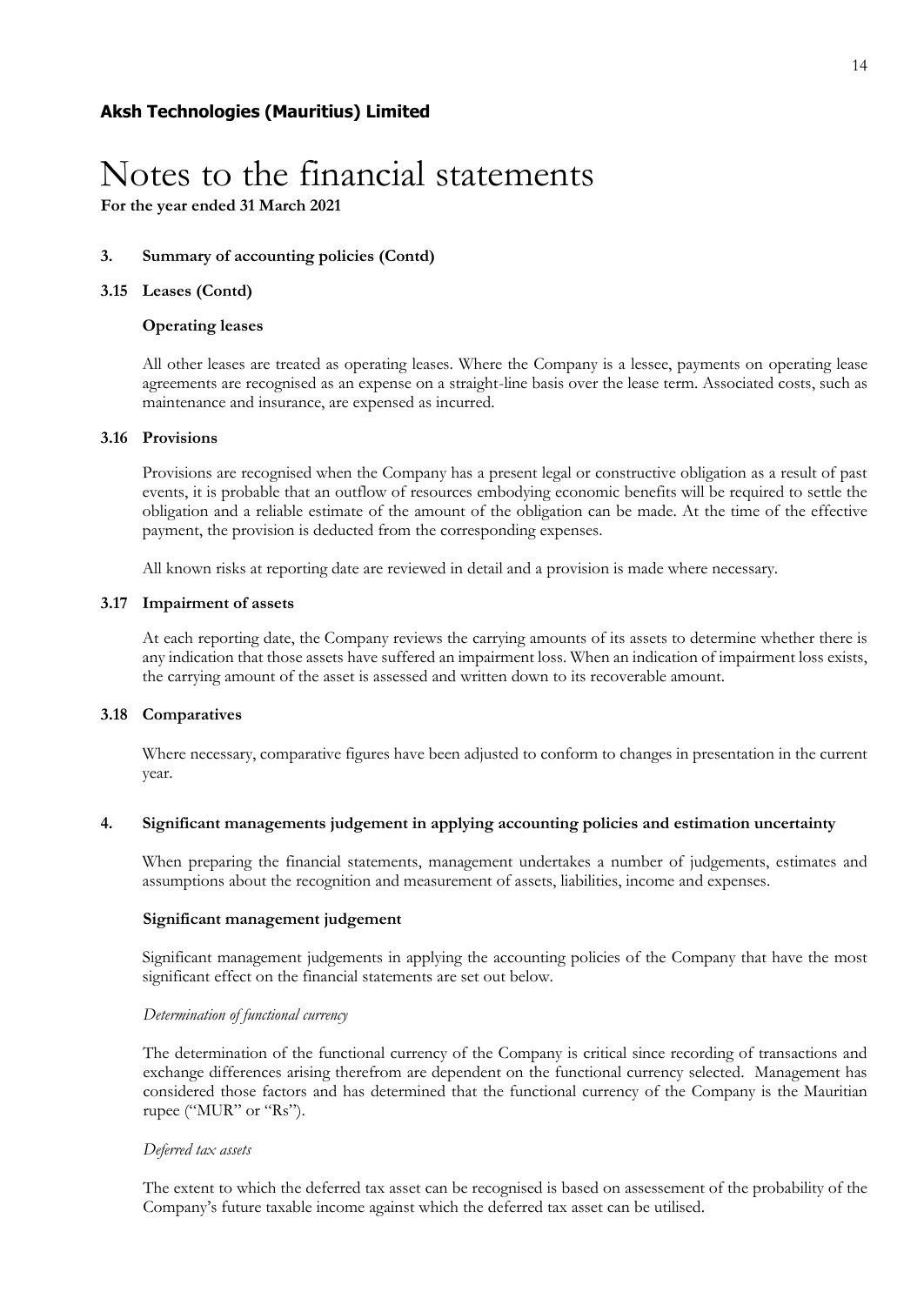**For the year ended 31 March 2021**

### **4. Significant managements judgement in applying accounting policies and estimation uncertainty (Contd)**

### **Estimation uncertainty**

Information about estimates and assumptions that have the most significant effect on recognition and measurement of assets, liabilities, income and expenses is provided below. Actual results may be substantially different.

### *Useful lives and residual values of plant and equipment*

Management reviews its estimate of the useful lives and residual value of depreciable assets at each reporting date, based on the expected utility of the assets. Uncertainties in these estimates relate to technical obsolescence that may change the utility of certain IT and testing equipment.

### *Inventories*

Management estimates the net realisable values of inventories, taking into account the most reliable evidence available at each reporting date. The future realisation of these inventories may be affected by market-driven changes that may reduce future selling prices.

### *Impairment of receivables*

The Company uses the guidance of IFRS 9 to determine the degree of impairment of its receivables. Management considers a broader range of information when assessing credit risk and estimating the credit losses, including past events, current conditions, reasonable and supportable forecasts that affect the expected collectability of the future cash flows of the receivables. These estimates are based on assumptions about a number of factors and actual results may differ, resulting in future changes to the allowance.

### *Impact of COVID-19 and going concern*

Since the World Heath Organisation has declared the outbreak of COVID-19, the country experienced two periods of lock down and there is still a high level of uncertainty in local as well as the global economy. The situation is dynamic with various cities and countries around the world responding in different ways to address the outbreak. There are meaningful direct and indirect effects developing with companies across multiple industries and the world.

The directors are closely monitoring the situation and decisions are taken in function of the evolution of effect of the pandemic on the Company's current and future performance.

The directors have considered the potential adverse impact of COVID-19 on the Company's activity and have exercised significant judgement in assessing that the preparation of these financial statements on a going concern basis is appropriate. In making this assessment, the directors have considered the Company's current and future performance, financial support from the holding company, the global economic conditions and other risks that could affect the Company.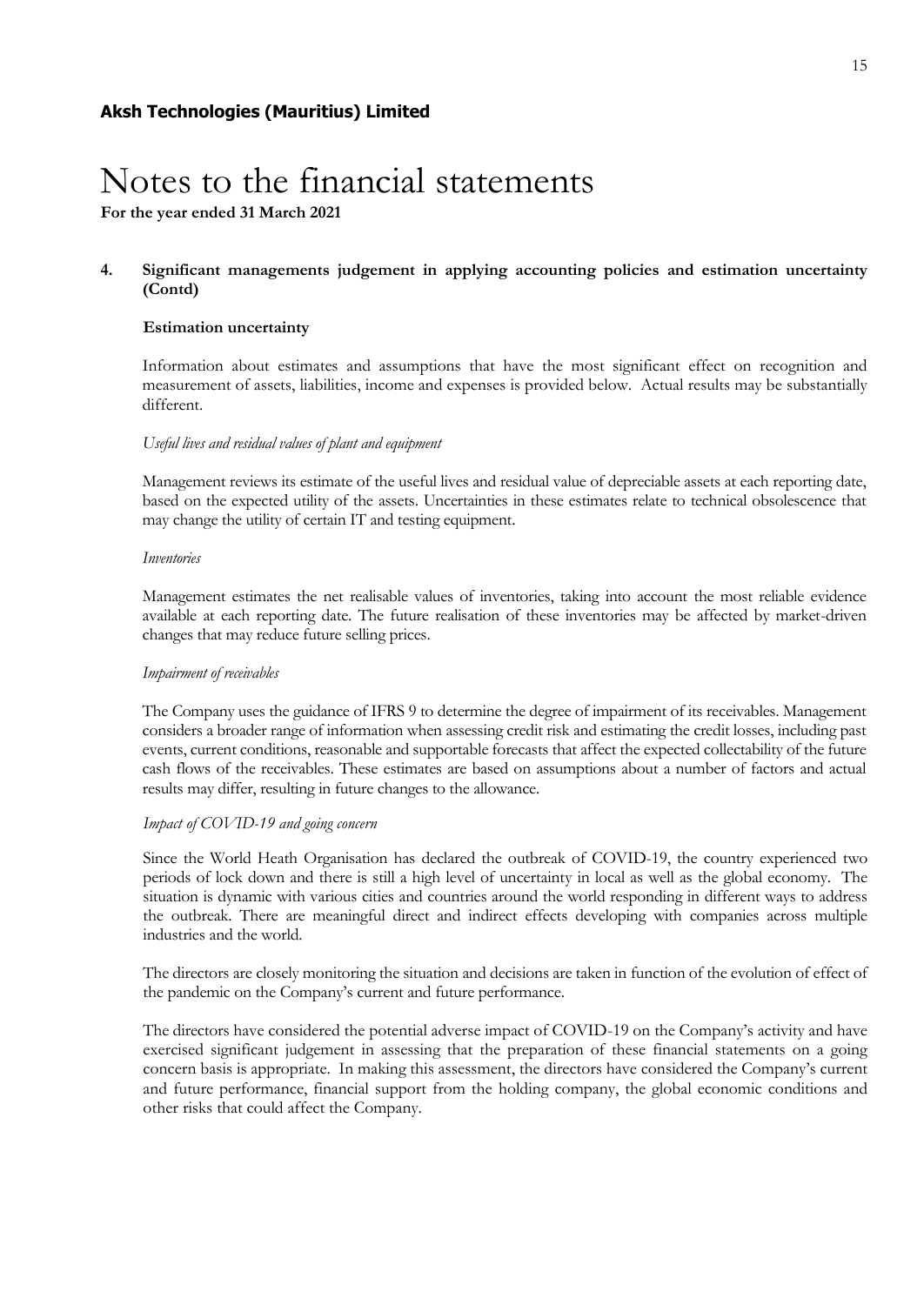**For the year ended 31 March 2021**

### **5. Financial instrument risk**

### **Risk management objectives and policies**

The Company's activity exposes it to a variety of financial risks: market risk (including foreign currency risk and interest rate risk), credit risk, and liquidity risk.

The Company's aim is to achieve an appropriate balance between risk and return and minimise potential adverse effects on the Company's financial performance. The Company's risk management policies are designed to identify and analyse these risks, to set appropriate risk limits and controls, and to monitor the risks and adherence to limits by means of reliable and up to date information systems.

The Company's financial assets and financial liabilities by category are summarised below:

|                                    | 2021       | 2020       |
|------------------------------------|------------|------------|
|                                    | <b>Rs</b>  | <b>Rs</b>  |
| <b>Financial assets</b>            |            |            |
| Amortised cost                     |            |            |
| <b>Current</b>                     |            |            |
| Trade and other receivables*       | 25,667,248 | 27,200,942 |
| Cash and cash equivalents          | 11,804     | 33,715     |
| <b>Total financial assets</b>      | 25,679,052 | 27,234,657 |
|                                    |            |            |
| <b>Financial liabilities</b>       |            |            |
| Amortised cost                     |            |            |
| <b>Current</b>                     |            |            |
| <b>Borrowings</b>                  | 2,820,861  | 4,964,124  |
| Trade and other payables           | 16,369,396 | 11,780,233 |
| <b>Non-current</b>                 |            |            |
| <b>Borrowings</b>                  | 5,109,052  | 8,256,670  |
| <b>Total financial liabilities</b> | 24,299,309 | 25,001,027 |

*\* Trade and other receivables exclude VAT receivable, deposits and prepayments.* 

The most significant financial risks to which the Company is exposed are described below.

### **5.1 Market risk analysis**

### **(i) Foreign exchange risk**

Foreign exchange risk is the risk that the value of a financial instrument will fluctuate due to changes in foreign exchange rate.

The Company is exposed to foreign exchange risk arising from its currency exposure with respect to the United States Dollar ("USD").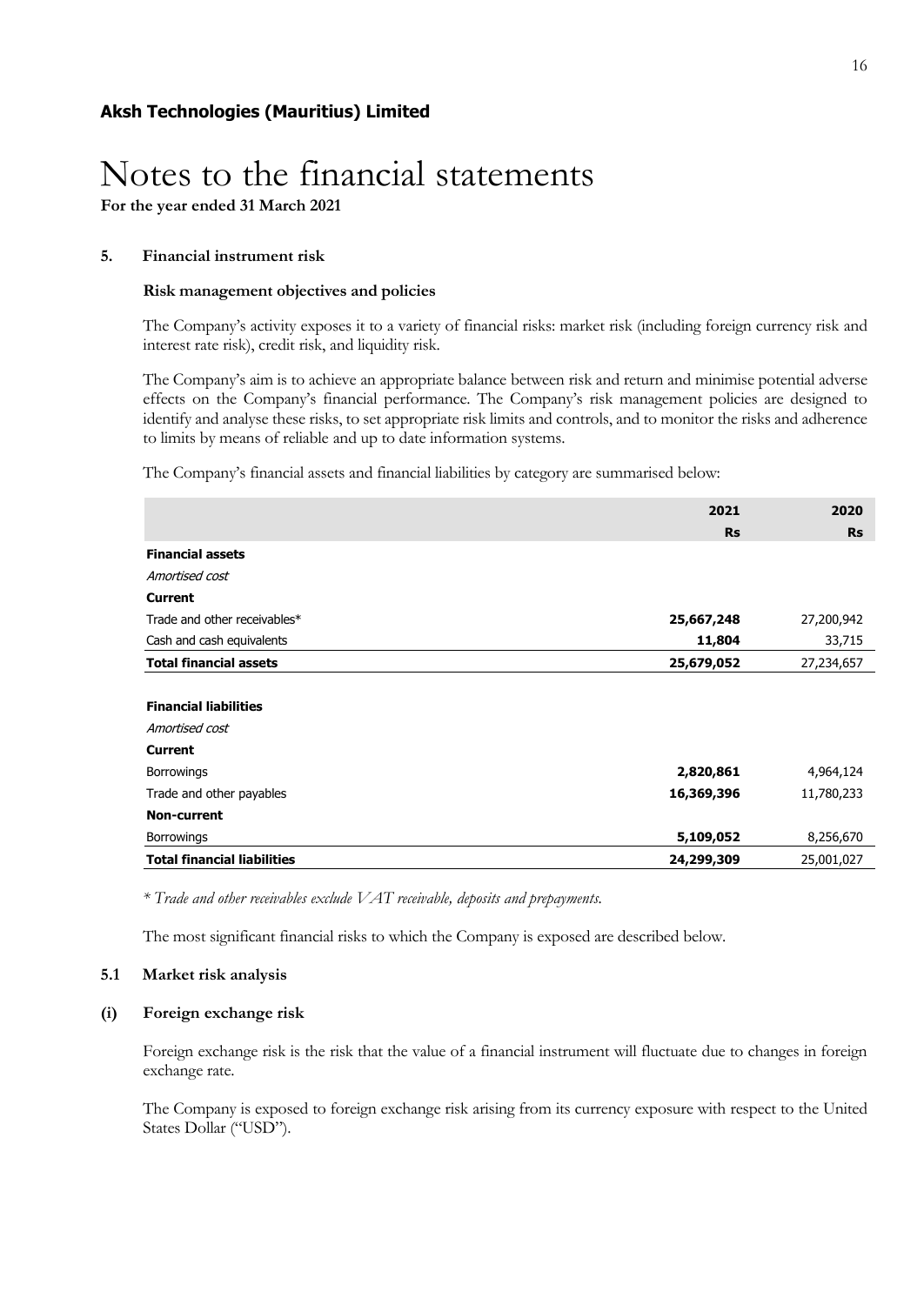**For the year ended 31 March 2021**

### **5. Financial instrument risk (Contd)**

**Risk management objectives and policies (Contd)**

### **5.1 Market risk analysis (Contd)**

### **(i) Foreign exchange risk (Contd)**

The currency profile of the Company's financial assets and liabilities is as follows:

|                            | <b>Financial</b> | <b>Financial</b>   | <b>Financial</b> | <b>Financial</b>   |
|----------------------------|------------------|--------------------|------------------|--------------------|
|                            | assets           | <b>liabilities</b> | assets           | <b>liabilities</b> |
|                            | 2021             | 2021               | 2020             | 2020               |
|                            | <b>Rs</b>        | <b>Rs</b>          | <b>Rs</b>        | <b>Rs</b>          |
| Mauritian rupee (MUR)      | 25,674,345       | 9,590,476          | 27,223,549       | 13,006,072         |
| United States dollar (USD) | 4,707            | 14,708,833         | 11,108           | 11,994,955         |
|                            | 25,679,052       | 24,299,309         | 27,234,657       | 25,001,027         |

### **Foreign currency sensitivity**

The exchange rate for the year ended 31 March 2021 was as shown below:

| 2021             | 2020      |
|------------------|-----------|
| <b>Rs</b>        | <b>Rs</b> |
| MUR/USD<br>40.39 | 38 14     |

The following table illustrates the sensitivity of loss and equity in regards to the Company's financial assets and financial liabilities and the MUR/USD exchange rate "all other things being equal".

It assumes the following percentage changes in the exchange rates for the year ended 31 March 2021:

|         |      | % change |  |
|---------|------|----------|--|
|         | 2021 | 2020     |  |
| MUR/USD | 5.89 | 13.28    |  |

It assumes a 5.89% change for the MUR/USD exchange rate. This percentage has been determined based on the average market volatility in exchange rates in the previous 12 months. The sensitivity analysis is based on the Company's foreign currency financial instruments held at each reporting date.

If the MUR had strengthened against the USD by 5.89%, then this would have the following impact:

| 2021                     | 2020        |
|--------------------------|-------------|
| <b>Rs</b>                | <b>Rs</b>   |
| (864, 121)<br>Loss       | (1,591,455) |
| 864,121<br><b>Equity</b> | 1,591,455   |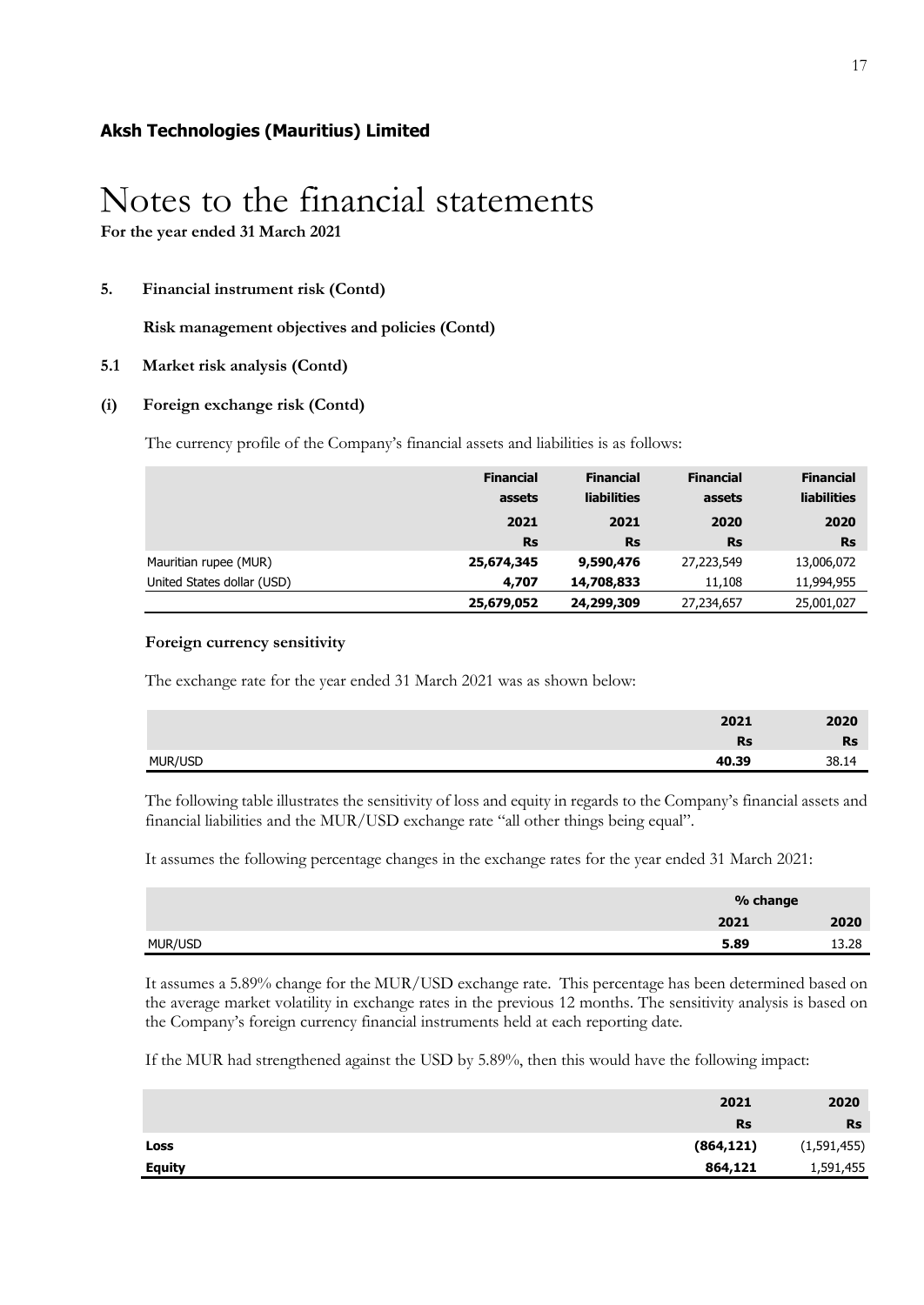**For the year ended 31 March 2021**

**5. Financial instrument risk (Contd)**

**Risk management objectives and policies (Contd)**

- **5.1 Market risk analysis (Contd)**
- **(i) Foreign exchange risk (Contd)**

### **Foreign currency sensitivity(Contd)**

If the MUR had weakened against the USD by 5.89%, then this would have the following impact:

|               | 2021       | 2020        |
|---------------|------------|-------------|
|               | <b>Rs</b>  | <b>Rs</b>   |
| Loss          | 864,121    | 1,591,455   |
| <b>Equity</b> | (864, 121) | (1,591,455) |

### **Interest rate sensitivity**

Interest rate risk arises from the possibility that changes in interest rate will affect future cash flows or the fair values of the financial instruments.

The Company is exposed to change in interest rate on its bank balances. Any change in the interest rate would have a marginal impact on the Company's cash flows.

### **5.2 Credit risk analysis**

Credit risk refers to the risk that a counterparty will default on its contractual obligations resulting in financial loss to the Company. The Company has, as far as it is practicable, adopted a policy of only dealing with creditworthy counterparties in order to reduce the risk of financial loss from defaults.

The Company's exposure to credit risk is limited to the carrying amount of financial assets recognised at the reporting date, as summarised below:

|                             | 2021       | 2020       |
|-----------------------------|------------|------------|
|                             | <b>Rs</b>  | <b>Rs</b>  |
| <b>Financial assets</b>     |            |            |
| Trade and other receivables | 25,667,248 | 27,200,942 |
| Cash and cash equivalents   | 11,804     | 33,715     |
|                             | 25,679,052 | 27,234,657 |

Receivables include amount due from the shareholder for unpaid share capital and amount due from a sister company and for which the directors consider that no credit risk is associated.

The credit risk for the bank balances is considered negligible, since the counterparty is a reputable bank with high quality external credit ratings.

### **5.3 Liquidity risk analysis**

Liquidity risk is the risk that the Company will not be able to meet its financial obligations as they fall due. The Company's approach to managing liquidity risk is to ensure, as far as possible, that it will always have sufficient liquidity to meet its liabilities when due, under both normal and stressed conditions, without incurring unacceptable losses or risking damage to the Company's reputation.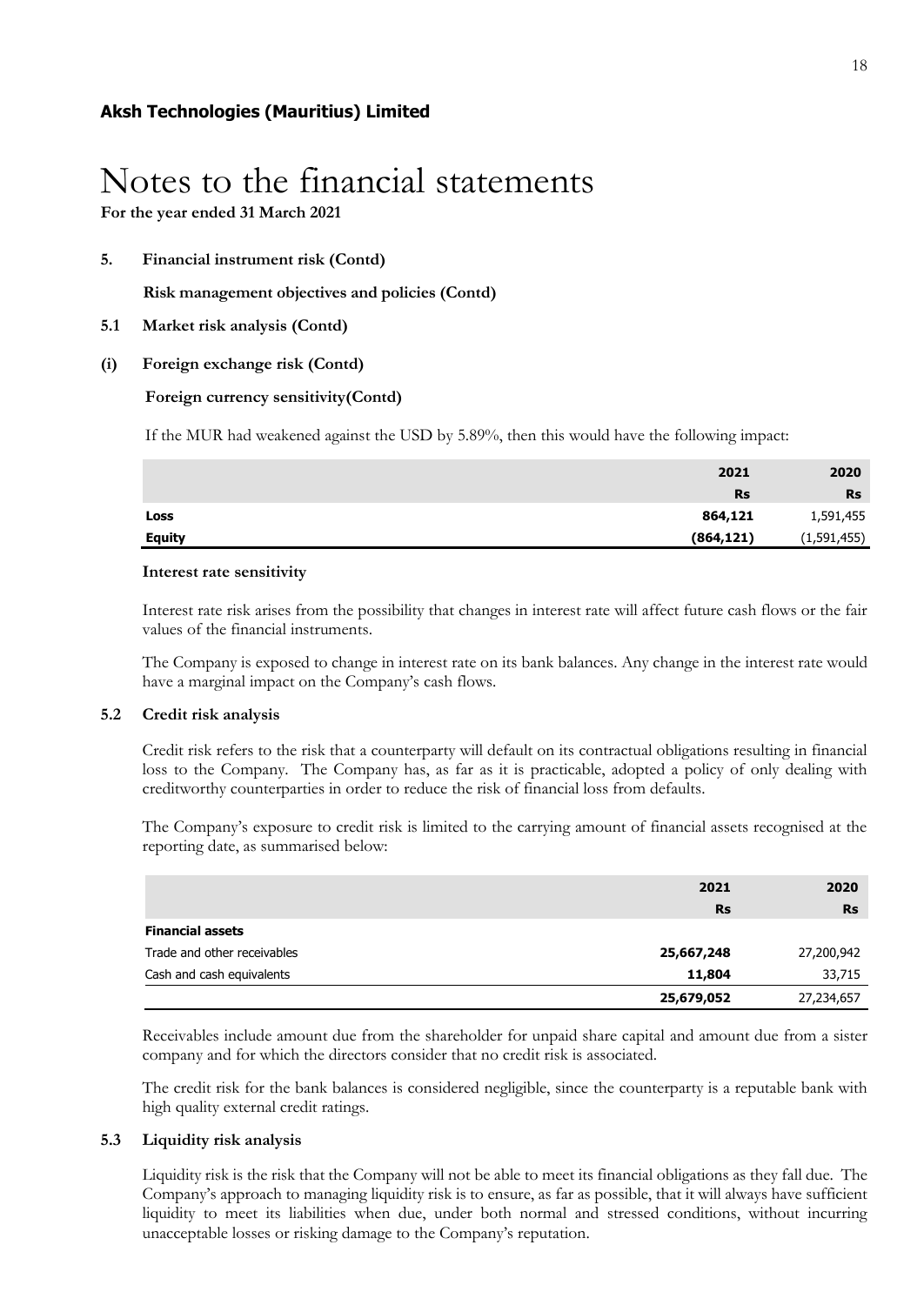### **5. Financial instrument risk (Contd)**

### **Risk management objectives and policies (Contd)**

### **5.3 Liquidity risk analysis (Contd)**

Ultimate responsibility for liquidity risk management rests with the Board of Directors who also monitors the Company's short, medium and long-term funding and liquidity management requirements. The Company manages liquidity risk by maintaining adequate bank balances and relying on the financial support of its shareholder.

The following are the contractual maturities of financial liabilities:

|                            | Carrying        | <b>Contractual</b> | Less than  | More than |
|----------------------------|-----------------|--------------------|------------|-----------|
| <b>31 March 2021</b>       | amount          | cash flows         | 1 year     | 1 year    |
|                            | <b>Rs</b>       | <b>Rs</b>          | <b>Rs</b>  | <b>Rs</b> |
| Trade and other payables   | 16,369,396      | 16,369,396         | 16,369,396 |           |
| Right-of-use liabilities   | 7,929,913       | 8,253,750          | 3,022,500  | 5,231,250 |
|                            | 24,299,309      | 24,623,146         | 19,391,896 | 5,231,250 |
|                            |                 |                    |            |           |
|                            | <b>Carrying</b> | <b>Contractual</b> | Less than  | More than |
| <b>31 March 2020</b>       | amount          | cash flows         | 1 year     | 1 year    |
|                            | <b>Rs</b>       | <b>Rs</b>          | <b>Rs</b>  | <b>Rs</b> |
| Trade and other payables   | 11,780,233      | 11,780,233         | 11,780,233 |           |
| Loans from related parties | 1,446,000       | 1,446,000          | 1,446,000  |           |
| Right-of-use liabilities   | 11,774,794      | 12,560,675         | 3,487,500  | 9,073,175 |
|                            | 25,001,027      | 25,786,908         | 16,713,733 | 9,073,175 |

### **5.4 Risks related to the COVID-19 pandemic**

The pandemic continues to have its effect on the Mauritian as well as the worldwide economies.

Management has made an assessment of the impact of the pandemic on the Company's current and future performance and the results of the assessment are provided below.

### *Credit risk*

The Company's credit risk is mainly associated with the amounts due from the related parties. The directors consider that no credit risk is associated with the amounts due from the related parties as they form part of the same group of companies and the majority of amount due relates to unpaid share capital from the holding company.

Other receivables include transactions which are in the normal course of business and on which no credit risk is anticipated.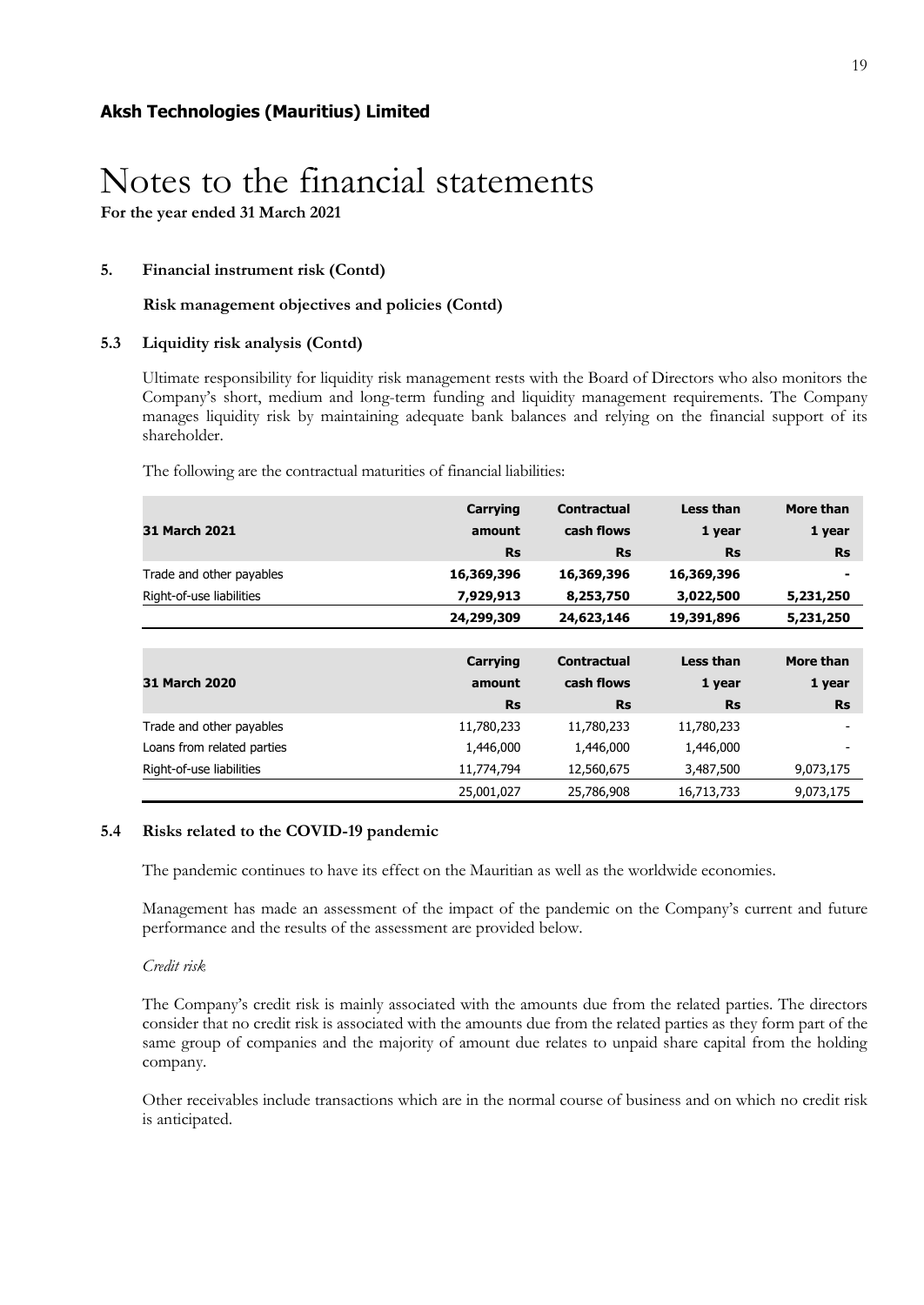### **5. Financial instrument risk (Contd)**

**Risk management objectives and policies (Contd)**

### **5.4 Risks related to the COVID-19 pandemic (Contd)**

#### *Income reduction*

The main source of revenue is from the manufacturing and selling of fibre optic cables, both locally and internationally.

In order to minimise the impact the lockdown had on international orders during the confinement period, the Company negotiated and secured more orders locally to sustain operations and cashflows and management expects this trend to continue in the coming months.

The situation is being closely monitored and other strategic measures will be implemented depending on the evolution of the impact to alleviate the effect on the Company's activity.

#### *Operating costs*

It is expected that there will be a range of impact on the business activity where several measures need to be considered and implemented. Fixed and variable costs are closely monitored so that the Company does not have liquidity stress.

### *Cash flow and liquidity management*

Under normal circumstances the main inflow of funds is from income from selling of fibre optic cables. With the impact of COVID-19, it is expected that the cash flow will not be significantly affected since most sales are currently done to a related party who in turn has secured ongoing contracts with a major local player. The directors thus consider that at this stage the Company will be in a position to meet its obligations with an adequate level of liquid asset. Also, the holding company has formerly corfirmed to provide continuous financial support to the Company as and when necessary to enable the latter to meet all its obligations and continue as a going concern.

### *Going concern of the Company*

The directors have made an assessment of the Company's ability to continue as a going concern taking into account all available information about the future including the analysis of the possible impacts in relation to COVID-19, which is at least, but is not limited to, twelve months from the date of approval of these financial statements and confirmed that that the preparation of these financial statements on a going concern basis is appropriate. In making this assessment, the directors have considered the Company's current and future performance, the global economic conditions and other risks that could affect the Company and the financial support from its shareholder.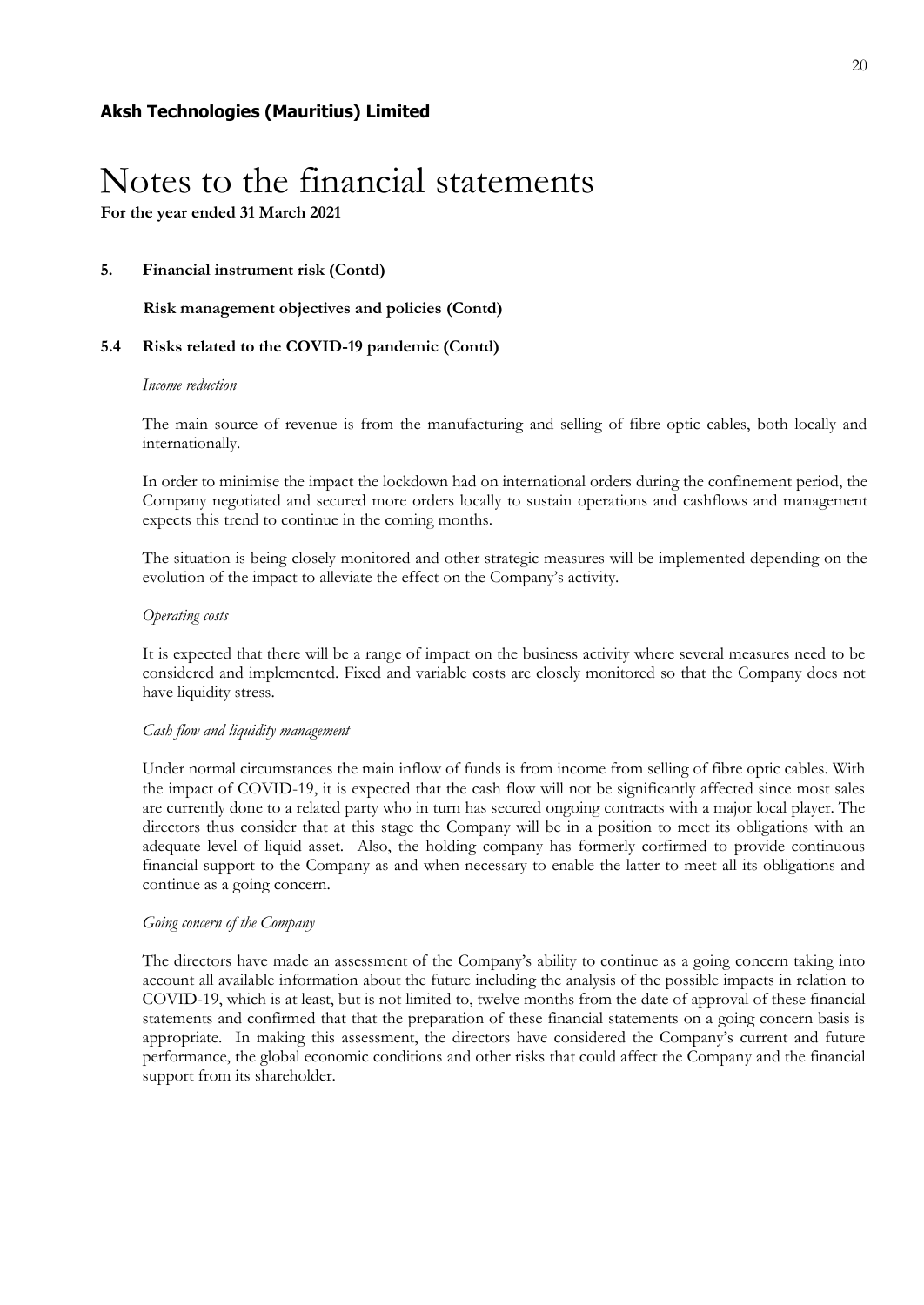### **6. Capital management policies and procedures**

The Company's objectives when managing capital are to safeguard its ability to continue as a going concern and to provide an adequate return to its shareholder and other stakeholders.

The capital structure of the Company consists of cash and cash equivalents and equity attributable to equity holders.

The Company sets the amount of capital in proportion to its overall financing structure, that is, equity and financial liabilities. The Company manages the capital structure and makes adjustments to it in the light of changes in economic conditions and the risk characteristics of the underlying assets. In order to maintain or adjust the capital structure, the Company may adjust the amount of dividends paid, issue new shares, or sell assets to reduce debts.

The Company monitors capital on the basis of the gearing ratio and for the two years ended 31 March 2021, the Company was not geared as it did not have any external borrowings.

### **7. Fair value measurement**

### **7.1 Fair value measurement of financial instruments**

The Company's financial assets and liabilities are measured at their carrying amounts, which approximate their fair values.

### **7.2 Fair value measurement of non-financial assets and non-financial liabilities**

The Company's non-financial assets consist of plant and equipment, inventories, deferred tax assets, VAT receivable, deposits and prepayments.

For non-financial assets, fair value measurement is not applicable since these are not measured at fair value on a recurring or non-recurring basis.

The Company did not have any non-financial liabilities at the reporting date.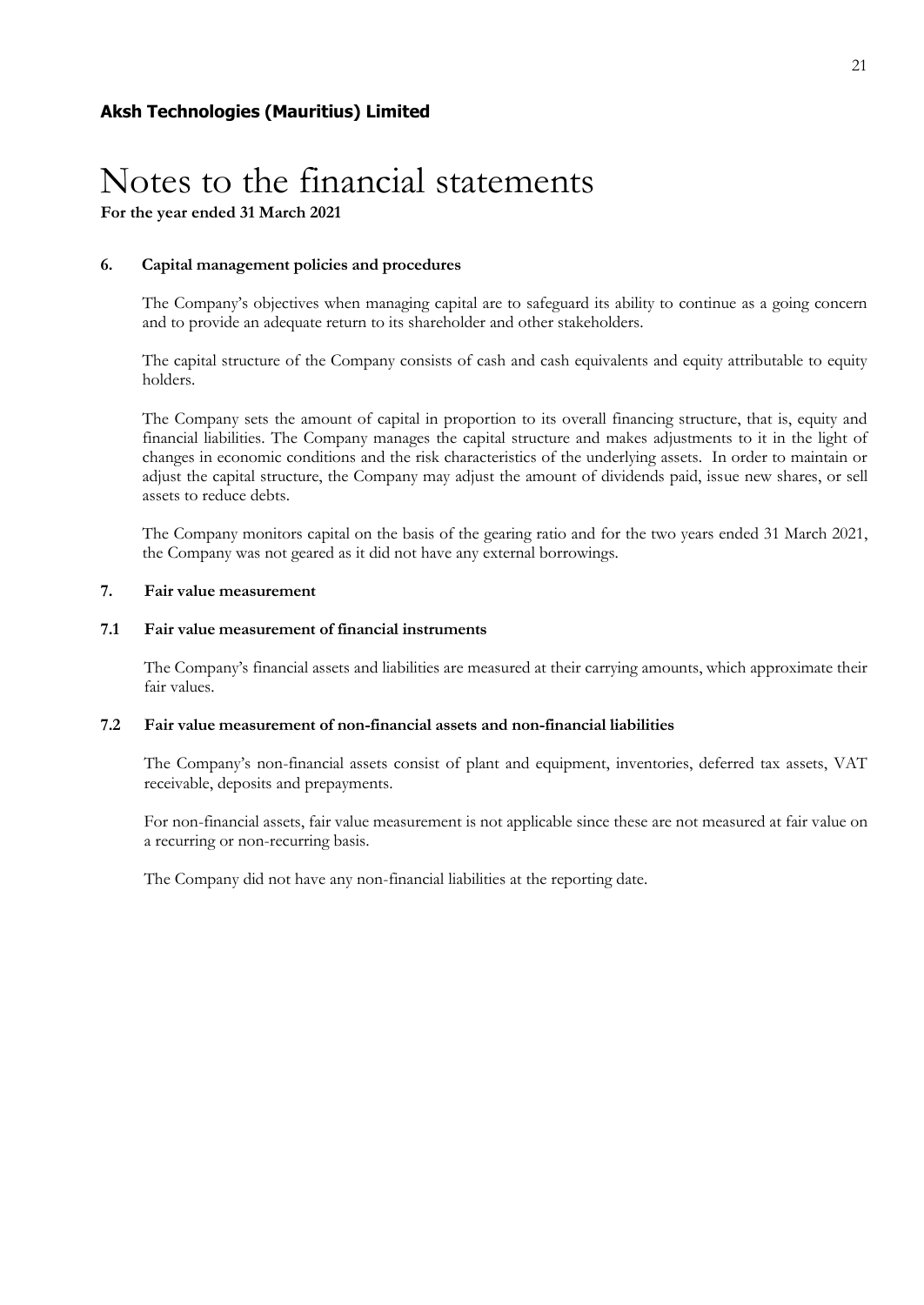### **8. Leases**

The Company makes the use of leasing arrangements principally for the provision of the factory and warehouse and related facilities. The rental contract is for two years and renewal for a further 2 years period.

With the exception of short-term leases and leases of low-value underlying assets, each lease is reflected in the statement of financial position as a right-of-use asset and a lease liability. Variable lease payments which do not depend on an index or a rate are excluded from the initial measurement of the lease liability and asset. The Company classifies its right-of-use assets in a consistent manner to its plant and equipment (Note 9) and rightof-use liabilties as part of borrowings (Note 14).

### **Right-of-use assets**

|                                                                | 2021        | 2020        |
|----------------------------------------------------------------|-------------|-------------|
|                                                                | <b>Rs</b>   | <b>Rs</b>   |
| At 01 April                                                    | 11,715,004  | 15,017,894  |
| Depreciation expense for the year                              | (3,035,171) | (3,302,890) |
| Adjustment on remeasured of impact of IFRS 16 (Notes 9 and 18) | (838, 974)  |             |
| At 31 March                                                    | 7,840,859   | 11,715,004  |

### **Right-of-use liabilities**

|                                                                 | 2021          | 2020        |
|-----------------------------------------------------------------|---------------|-------------|
|                                                                 | <b>Rs</b>     | <b>Rs</b>   |
| At 01 April                                                     | 11,774,794    | 15,017,894  |
| Interest expense                                                | 279,035       | 197,427     |
| Rental payment                                                  | (2,906,250)   | (3,440,527) |
| Adjustment on remeasured of impact of IFRS 16 (Notes 14 and 18) | (1, 217, 666) |             |
| At 31 March                                                     | 7,929,913     | 11,774,794  |

The Company availed a reduction in the rental fee during the current financial year and consequently, the rightof-use assets and right-of-use liabilities have been remeasured, resulting into a decrease of Rs 838,974 and 1,217,666 respectively.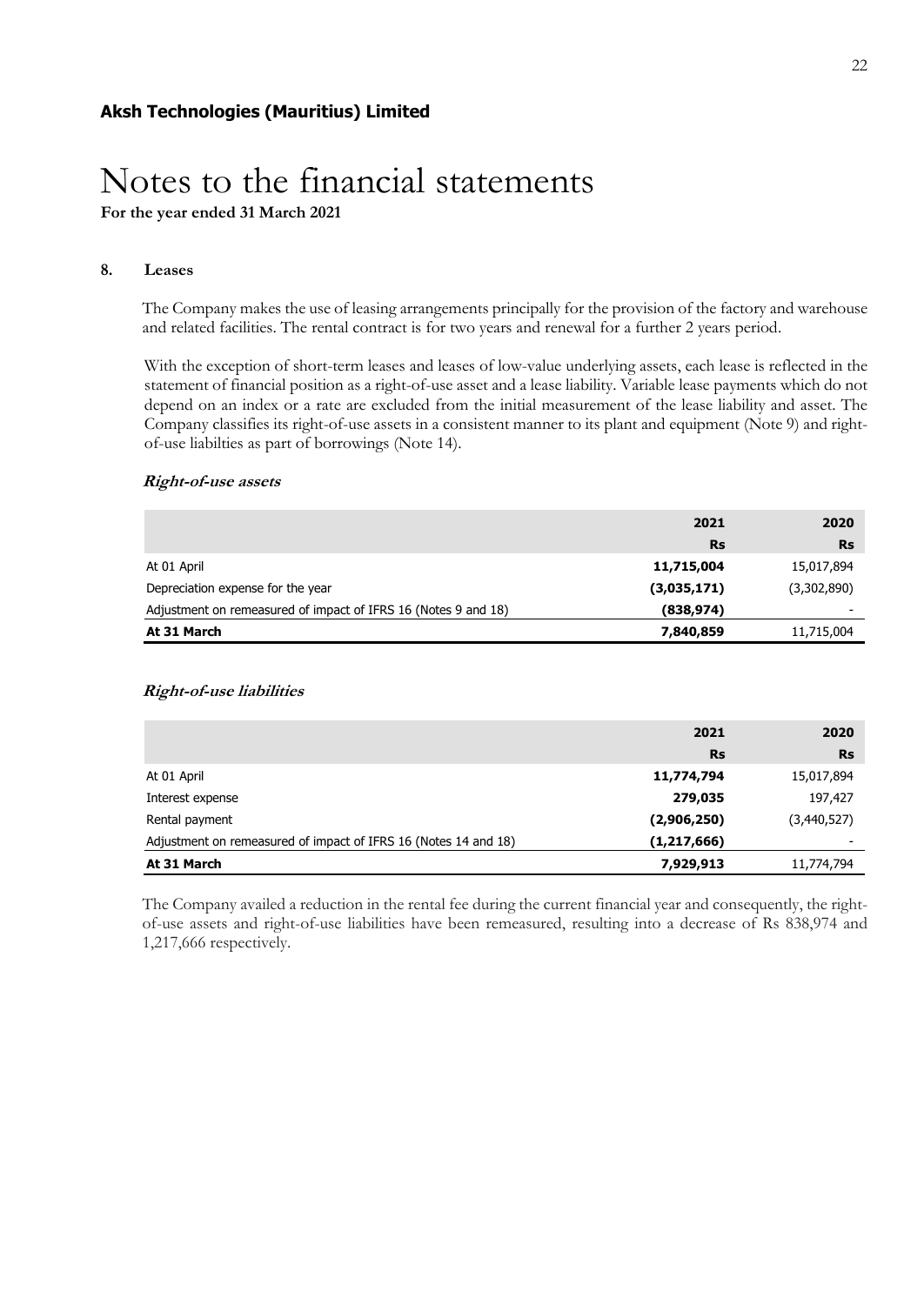## Notes to the financial statements

**For the year ended 31 March 2021**

### **9. Plant and equipment**

|                             |                          | <b>Factory</b> | <b>Machinery</b> | <b>Computer</b> | <b>Other assets</b> | <b>Right-of-use</b> |              |
|-----------------------------|--------------------------|----------------|------------------|-----------------|---------------------|---------------------|--------------|
|                             | <b>Machinery</b>         | equipment      | spare parts      | equipment       | (Note below)        | assets              | <b>Total</b> |
|                             | <b>Rs</b>                | <b>Rs</b>      | <b>Rs</b>        | <b>Rs</b>       | <b>Rs</b>           | <b>Rs</b>           | <b>Rs</b>    |
| Cost                        |                          |                |                  |                 |                     |                     |              |
| At 01 April 2020            | 5,883,362                | 2,132,638      | 400,467          | 409,370         | 5,764,256           | 15,017,894          | 29,607,987   |
| Remeasurement under IFRS 16 | $\overline{\phantom{0}}$ |                |                  |                 |                     | (838, 974)          | (838, 974)   |
| Additions during the year   | ٠                        | 137,003        | 3,356            |                 | ۰                   | -                   | 140,359      |
| At 31 March 2021            | 5,883,362                | 2,269,641      | 403,823          | 409,370         | 5,764,256           | 14,178,920          | 28,909,372   |
| <b>Depreciation</b>         |                          |                |                  |                 |                     |                     |              |
| At 01 April 2020            | 1,914,010                | 718,471        | 129,994          | 88,288          | 2,109,884           | 3,302,890           | 8,263,537    |
| Charge for the year         | 1,117,839                | 399,176        | 71,489           | 48,530          | 1,152,852           | 3,035,171           | 5,825,057    |
| At 31 March 2021            | 3,031,849                | 1,117,647      | 201,483          | 136,818         | 3,262,736           | 6,338,061           | 14,088,594   |
| <b>Net book values</b>      |                          |                |                  |                 |                     |                     |              |
| At 31 March 2021            | 2,851,513                | 1,151,994      | 202,340          | 272,552         | 2,501,520           | 7,840,859           | 14,820,778   |

Other assets include costs incurred to enhance the production capacity of some machinery and factory equipment and are depreciated at a rate of 20% per annum.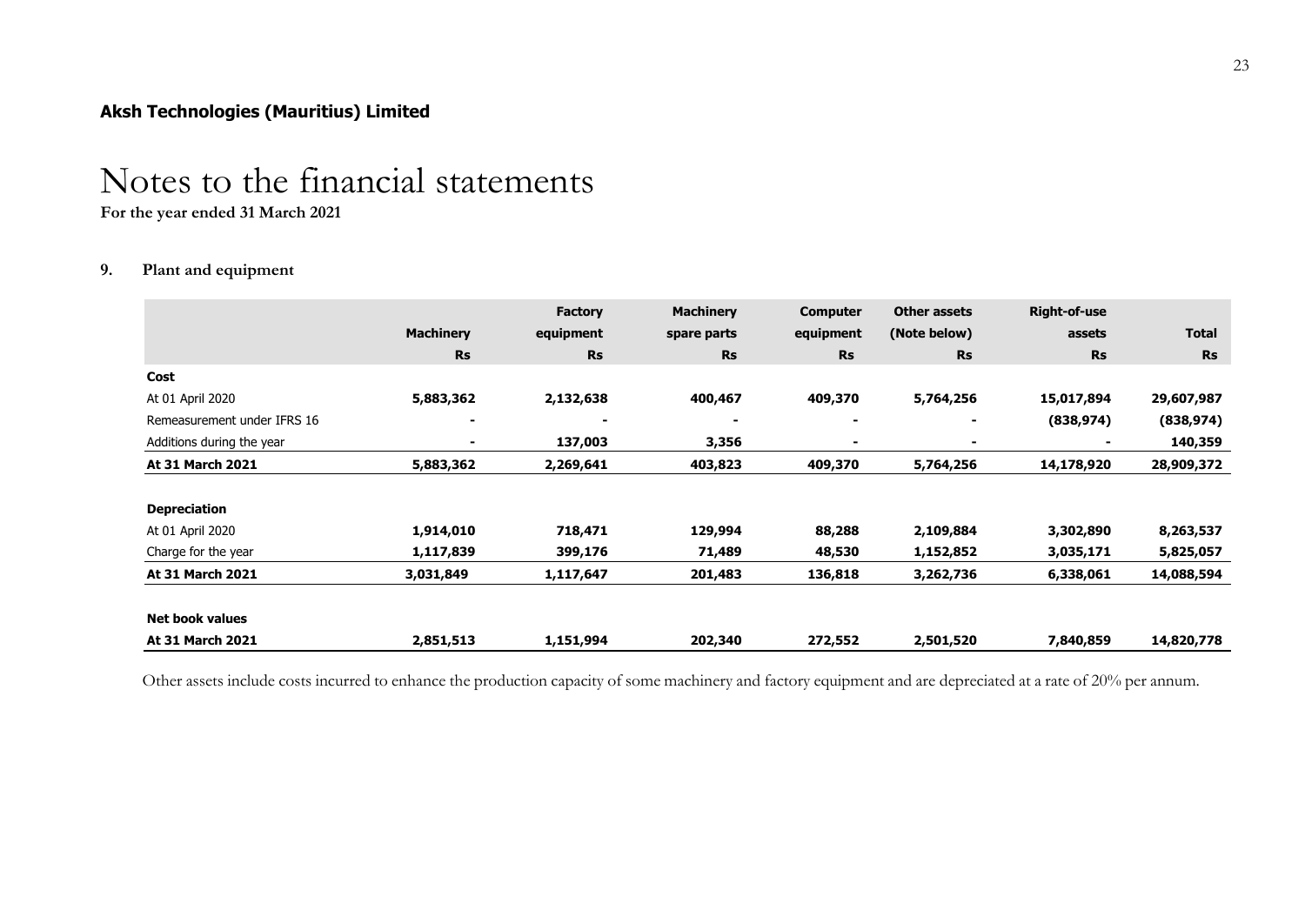## Notes to the financial statements

**For the year ended 31 March 2021**

### **9. Plant and equipment (Contd)**

|                           |                  | <b>Factory</b> | <b>Machinery</b>         | <b>Computer</b>          |                          | <b>Right-of-use</b>      |              |
|---------------------------|------------------|----------------|--------------------------|--------------------------|--------------------------|--------------------------|--------------|
|                           | <b>Machinery</b> | equipment      | spare parts              | equipment                | <b>Other assets</b>      | assets                   | <b>Total</b> |
|                           | <b>Rs</b>        | <b>Rs</b>      | <b>Rs</b>                | <b>Rs</b>                | <b>Rs</b>                | <b>Rs</b>                | <b>Rs</b>    |
| Cost                      |                  |                |                          |                          |                          |                          |              |
| At 01 April 2019          | 5,486,542        | 2,096,412      | 400,467                  | 409,370                  | 5,764,256                | $\overline{\phantom{a}}$ | 14,157,047   |
| Adoption of IFRS 16       |                  |                | $\overline{\phantom{a}}$ | $\overline{\phantom{a}}$ | $\overline{\phantom{a}}$ | 15,017,894               | 15,017,894   |
| Additions during the year | 396,820          | 36,226         | $\overline{\phantom{0}}$ |                          |                          | $\overline{\phantom{a}}$ | 433,046      |
| At 31 March 2020          | 5,883,362        | 2,132,638      | 400,467                  | 409,370                  | 5,764,256                | 15,017,894               | 29,607,987   |
| <b>Depreciation</b>       |                  |                |                          |                          |                          |                          |              |
| At 01 April 2019          | 865,370          | 319,586        | 58,505                   | 39,758                   | 957,024                  |                          | 2,240,243    |
| Charge for the year       | 1,048,640        | 398,885        | 71,489                   | 48,530                   | 1,152,860                | 3,302,890                | 6,023,294    |
| At 31 March 2020          | 1,914,010        | 718,471        | 129,994                  | 88,288                   | 2,109,884                | 3,302,890                | 8,263,537    |
| <b>Net book values</b>    |                  |                |                          |                          |                          |                          |              |
| At 31 March 2020          | 3,969,352        | 1,414,167      | 270,473                  | 321,082                  | 3,654,372                | 11,715,004               | 21,344,450   |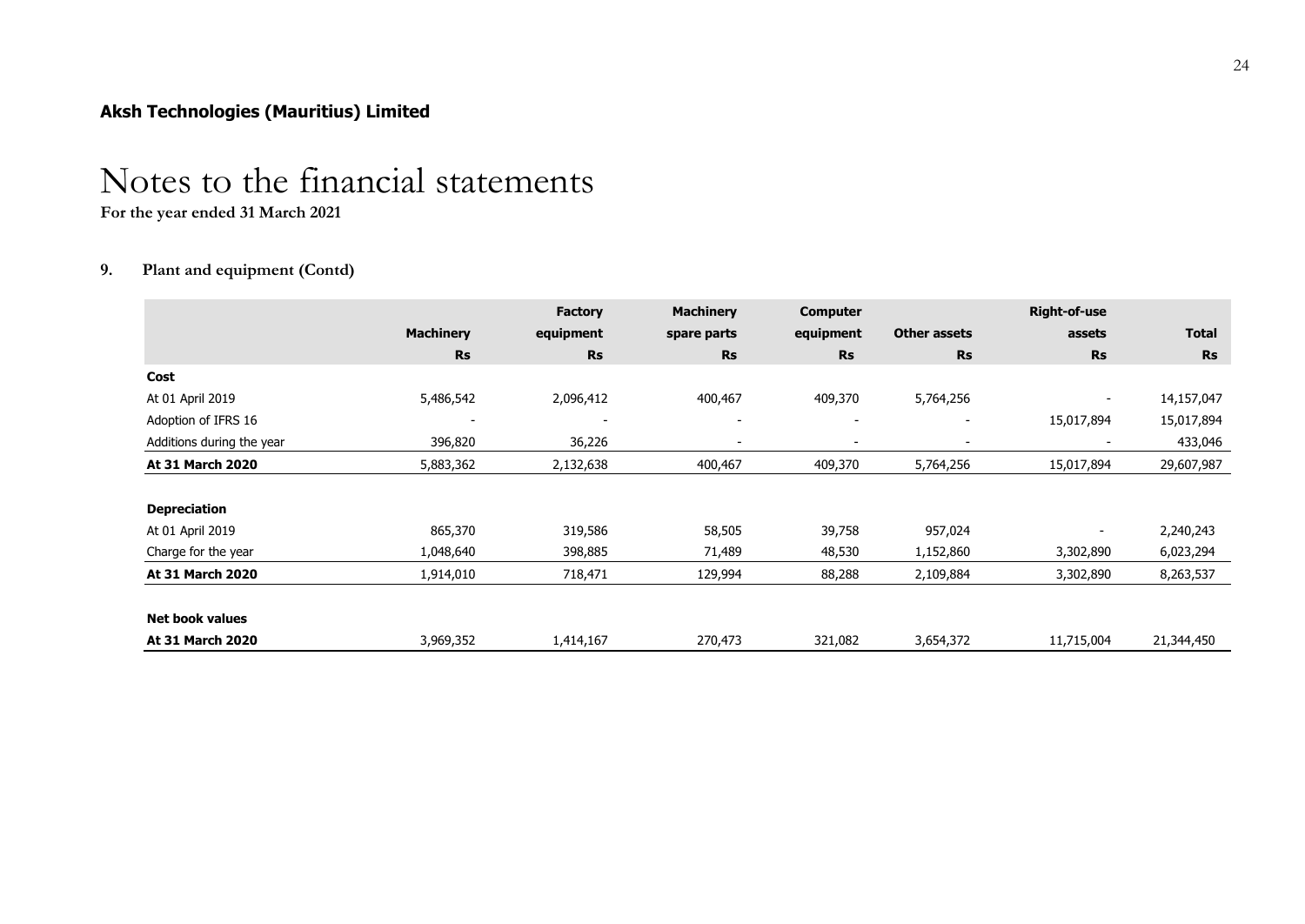**For the year ended 31 March 2021**

### **10. Inventories**

|                 | 2021      | 2020      |
|-----------------|-----------|-----------|
|                 | Rs        | <b>Rs</b> |
| Raw materials   | 6,792,105 | 6,179,557 |
| Finished cables | 444,340   | 576,826   |
|                 | 7,236,445 | 6,756,383 |

The cost of inventories expensed during the year amounted to Rs 5,233,681 (2019: Rs 9,622,994) and is included in direct costs (Note 20).

### **11. Trade and other receivables**

|                               | 2021       | 2020       |
|-------------------------------|------------|------------|
|                               | <b>Rs</b>  | <b>Rs</b>  |
| Trade receivables (Note 11.1) | 878,549    | 2,781,470  |
| Security deposit              | 669,122    | 669,122    |
| Other receivables (Note 11.3) | 25,385,388 | 24,842,862 |
| <b>Total</b>                  | 26,933,059 | 28,293,454 |

- **11.1** The average credit year is 30 days and no interest is charged on trade receivable for overdue balances. The Company applies the IFRS 9 simplified model of recognising lifetime expected credit losses for all its receivables as these items do not have a significant financing component. At the reporting date, the directors have assessed the trade debtor for potential impairment signs and concluded that no provision is required as the amount is receivable within one year.
- **11.2** An analysis of unimpaired trade receivable that is past due is given below:

|            | 2021    | 2020      |
|------------|---------|-----------|
|            | Rs      | <b>Rs</b> |
| 31-60 days | 878,549 | 2,781,470 |

**11.3** Other receivables consist principally of VAT receivable of Rs 568,161 and unpaid capital of Rs 24,419,472. The directors consider that the unpaid capital has not suffered any impairment loss and hence no provision for impairment loss is warranted in the financial statements.

### **12. Cash and cash equivalents**

|               | 2021           | 2020      |
|---------------|----------------|-----------|
|               | <b>Rs</b>      | <b>Rs</b> |
| Cash at bank: |                |           |
| - MUR         | 11,804         | 22,607    |
| - USD         | $\blacksquare$ | 11,108    |
| Total         | 11,804         | 33,715    |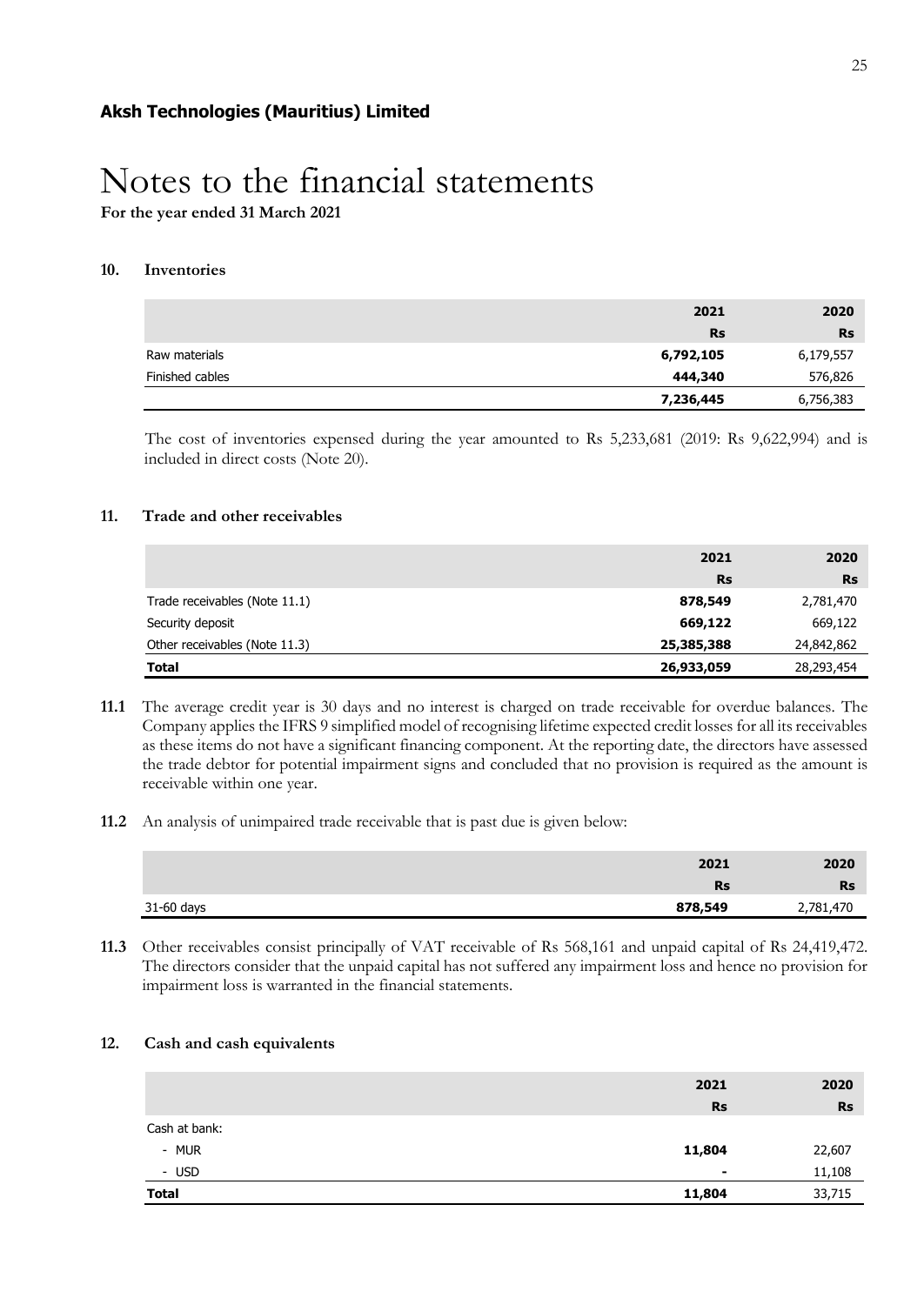**For the year ended 31 March 2021**

### **13. Stated capital**

The Company has in issue 5,000,000 ordinary shares of Rs 10 each, as detailed below:

|                          | 2021       | 2020       |
|--------------------------|------------|------------|
|                          | <b>Rs</b>  | <b>Rs</b>  |
| Paid-up capital          | 25,580,528 | 25,580,528 |
| Unpaid capital (Note 11) | 24,419,472 | 24,419,472 |
| Total                    | 50,000,000 | 50,000,000 |

### **14. Borrowings**

| Non-current                          |           |           |
|--------------------------------------|-----------|-----------|
|                                      | 2021      | 2020      |
|                                      | <b>Rs</b> | <b>Rs</b> |
| Right-of-use liabilities (Note (i))  | 5,109,052 | 8,256,670 |
|                                      |           |           |
| Current                              |           |           |
|                                      | 2021      | 2020      |
|                                      | <b>Rs</b> | <b>Rs</b> |
| Right-of-use liabilities (Note (i))  | 2,820,861 | 3,518,124 |
| Loan from a related party (Note ii)) | ۰         | 1,446,000 |
| <b>Total</b>                         | 2,820,861 | 4,964,124 |
|                                      |           |           |

### **Total borrowings 7,929,913** 13,220,794

### **(i) Right-of-use liabilities**

The Company's right-of-use liabilities concern rental of factory and warehouse. The Company classifies its right-of-use assets in a consistent manner to its plant and equipment (Note 9).

Details of right-of-use liabilities are:

|                             | 2021          | 2020        |
|-----------------------------|---------------|-------------|
|                             | <b>Rs</b>     | <b>Rs</b>   |
| At 01 April                 | 11,774,794    | 15,017,894  |
| Interest expense            | 279,035       | 197,427     |
| Rental payment              | (2,906,250)   | (3,440,527) |
| Remeasurement under IFRS 16 | (1, 217, 666) |             |
| 31 March                    | 7,929,913     | 11,774,794  |
|                             |               |             |
| Split between:              |               |             |
| Non-current                 | 5,109,052     | 8,256,670   |
| <b>Current</b>              | 2,820,861     | 3,518,124   |
|                             | 7,929,913     | 11,774,794  |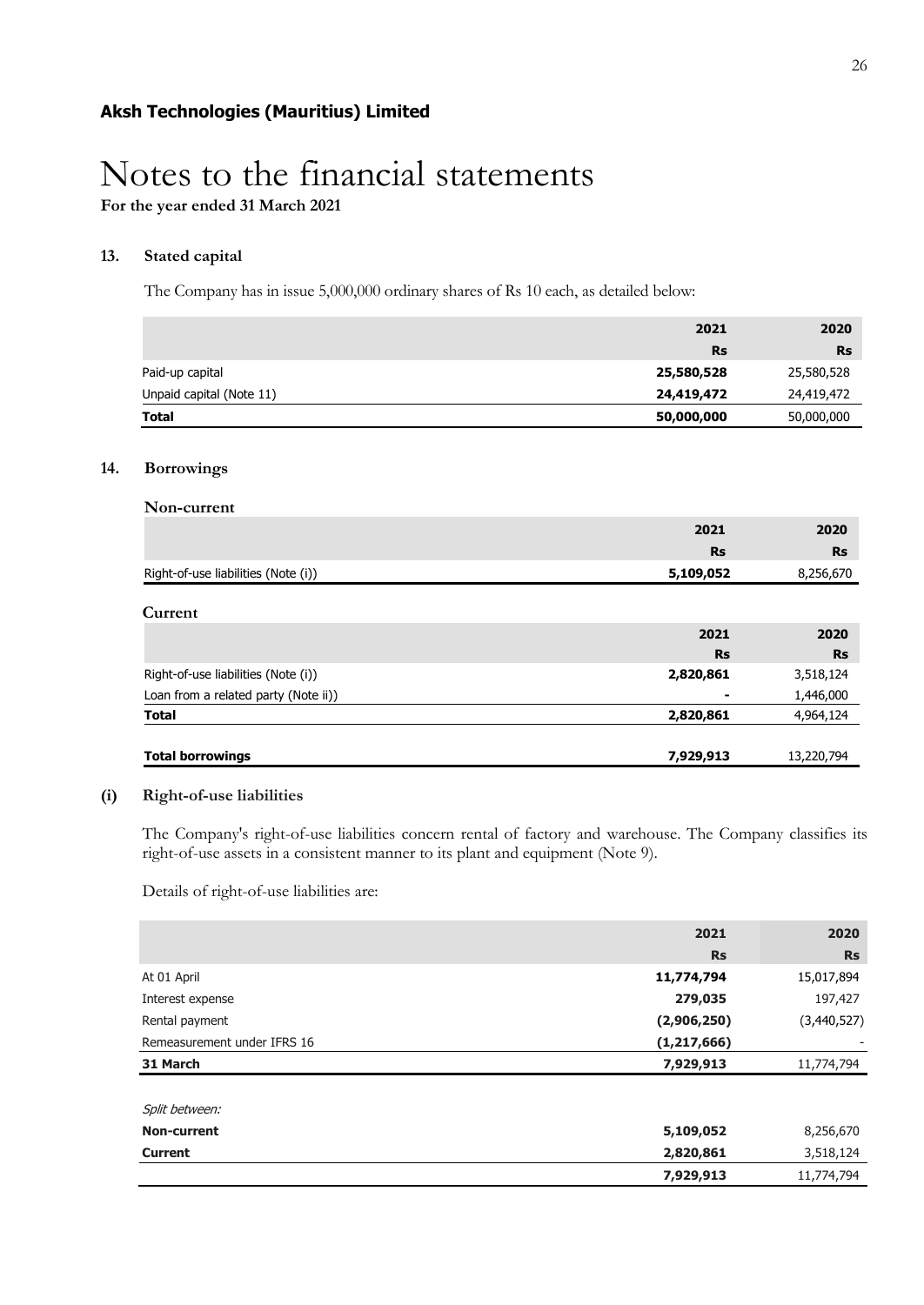**For the year ended 31 March 2021**

### **14. Borrowings (Contd)**

### **(i) Right-of-use liabilities (Contd)**

Future minimum lease payments at 31 March 2021 were as follows:

|                           | Within 1 year | $1 - 5$ years | <b>Total</b> |
|---------------------------|---------------|---------------|--------------|
| 31 March 2021             | <b>Rs</b>     | <b>Rs</b>     | <b>Rs</b>    |
| Lease payments            | 3,022,500     | 5,231,250     | 8,253,750    |
| Finance charges           | (201, 639)    | (122, 198)    | (323,837)    |
| <b>Net present values</b> | 2,820,861     | 5,109,052     | 7,929,913    |
|                           |               |               |              |
|                           | Within 1 year | $1 - 5$ years | <b>Total</b> |
| <b>31 March 2020</b>      | <b>Rs</b>     | <b>Rs</b>     | <b>Rs</b>    |
| Lease payments            | 3,487,500     | 9,073,175     | 12,560,675   |
| Finance charges           | (305, 467)    | (480,414)     | (785,881)    |
| Net present values        | 3,182,033     | 8,592,761     | 11,774,794   |

### **(ii) Loans from a related party**

The loan from the related party was fully repaid during the current financial year.

### **15. Trade and other payables**

|                | 2021       | 2020       |
|----------------|------------|------------|
|                | <b>Rs</b>  | <b>Rs</b>  |
| Trade payables | 14,708,834 | 10,348,264 |
| Other payables | 1,660,562  | 1,431,969  |
| <b>Total</b>   | 16,369,396 | 11,780,233 |

The average credit period for payments is normally 30 days unless otherwise agreed with the suppliers. No interest is charged on trade payables for overdue balances. The Company has financial risk management policies in place to ensure that all payables are settled within the credit time frame.

### **16. Taxation**

The Company is liable to income tax at the rate of 15% on its chargeable income. At 31 March 2021, the Company had no income tax liability due to tax losses of **Rs 22,468,612** (2019: Rs 18,373,809) carried forward.

The Company is subject to the Advance Payment Scheme ("APS") whereby it is required to submit an APS statement and pay tax quarterly on the basis of either last year's income or the income for the current quarter.

The Company is subject to CSR and the contribution is at the rate of 2% on chargeable income of the preceding financial year.

### **(i) Statement of comprehensive income**

|                          | 2021      | 2020      |
|--------------------------|-----------|-----------|
|                          | <b>Rs</b> | <b>Rs</b> |
| Movement in deferred tax | 829,839   |           |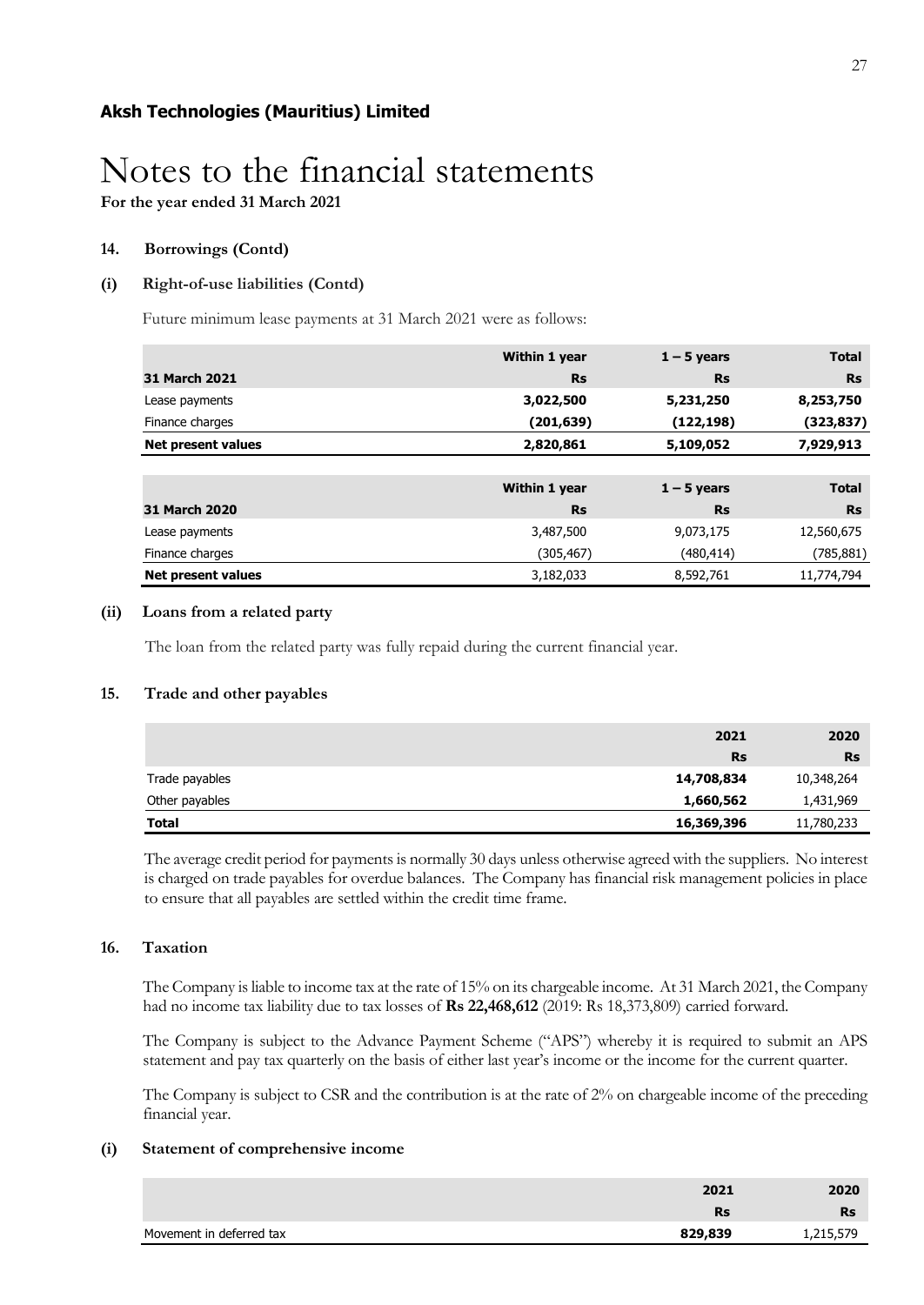### **16. Taxation (Contd)**

### **(ii) Deferred taxation**

Deferred taxation is based on temporary differences under the liability method using a tax rate of 15%.

The movement on the deferred tax asset is as follows:

|                          | 2021      | 2020      |
|--------------------------|-----------|-----------|
|                          | <b>Rs</b> | <b>Rs</b> |
| At 01 April              | 2,474,859 | 1,259,280 |
| Movement during the year | 829,839   | 1,215,579 |
| At 31 March              | 3,304,698 | 2,474,859 |

The deferred tax asset is made up of:

|                        | 2021      | 2020      |
|------------------------|-----------|-----------|
|                        | <b>Rs</b> | <b>Rs</b> |
| Accumulated tax losses | 3,370,292 | 2,756,072 |
| Temporary differences  | (65, 594) | (281,213) |
| <b>Total</b>           | 3,304,698 | 2,474,859 |

### **(iii) Income tax reconciliation**

The tax charge on the Company's loss before tax differs from the theoretical amount that would arise using the basic tax rate of the Company as follows:

|                                               | 2021        | 2020          |
|-----------------------------------------------|-------------|---------------|
|                                               | <b>Rs</b>   | <b>Rs</b>     |
| Loss before tax                               | (6,724,198) | (9,075,789)   |
|                                               |             |               |
| Tax calculated at the rate of 15%             | (1,008,630) | (1,361,368)   |
| Non-allowable expenses                        | 1,013,882   | 1,077,006     |
| Exempt income                                 | (619, 473)  | (787, 948)    |
| Deferred tax arising on temporary differences | 65,594      | 281,213       |
| Movement in deferred taxation                 | (829, 839)  | (1, 215, 579) |
| Unutilised tax losses                         | 548,627     | 791,097       |
| Tax credit                                    | (829, 839)  | (1, 215, 579) |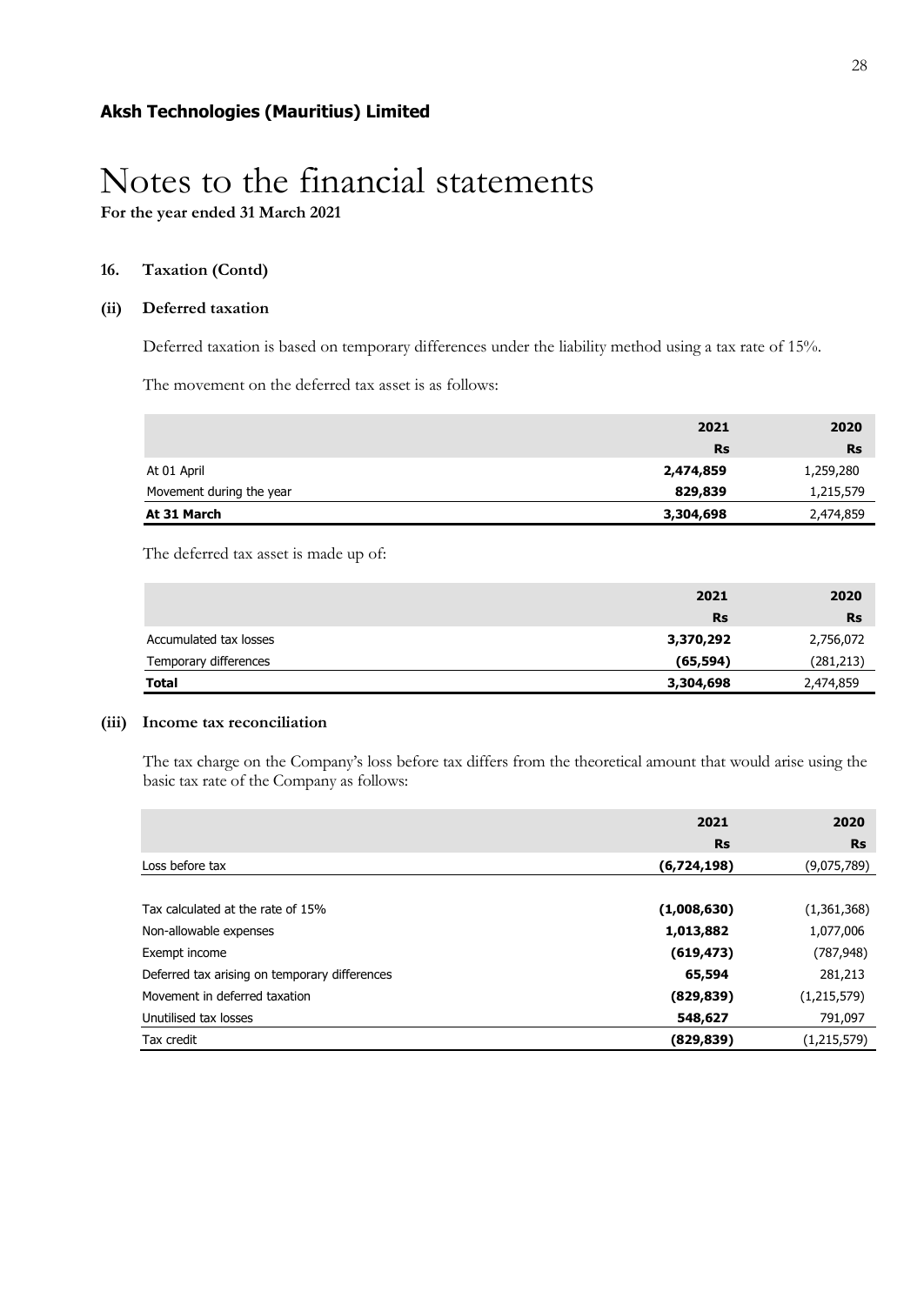**For the year ended 31 March 2021**

### **17. Administrative expenses**

|                                     | 2021      | 2020      |
|-------------------------------------|-----------|-----------|
|                                     | <b>Rs</b> | <b>Rs</b> |
| Salaries and related costs          | 1,160,220 | 1,001,765 |
| Depreciation of plant and equipment | 1,201,382 | 1,201,382 |
| Insurances                          | 83,899    | 73,817    |
| Others                              | 373,053   | 397,542   |
| <b>Total</b>                        | 2,818,554 | 2,674,506 |

### **18. Other income**

|                                              | 2021    | 2020 |
|----------------------------------------------|---------|------|
|                                              |         |      |
| Gain on remeasurement under IFRS 16 (Note 8) | 378,692 | -    |

### **19. Finance costs**

|                                      | 2021      | 2020      |
|--------------------------------------|-----------|-----------|
|                                      | <b>Rs</b> | <b>Rs</b> |
| Bank charges                         | 17,735    | 21,132    |
| Interest on right-of-use liabilities | 279,035   | 197,427   |
| <b>Total</b>                         | 296,770   | 218,559   |

### **20. Direct costs**

|                                        | 2021       | 2020       |
|----------------------------------------|------------|------------|
|                                        | <b>Rs</b>  | <b>Rs</b>  |
| Depreciation of plant and equipment    | 4,623,675  | 4,821,912  |
| Cost of inventories expensed (Note 10) | 5,233,681  | 9,622,994  |
| <b>Utilities</b>                       | 293,092    | 369,735    |
| Rental expenses                        | 258,000    | 258,000    |
| Operation and maintenance fees         | 2,400,000  | 2,700,000  |
| Others                                 | 300,630    | 316,324    |
| <b>Total</b>                           | 13,109,078 | 18,088,965 |